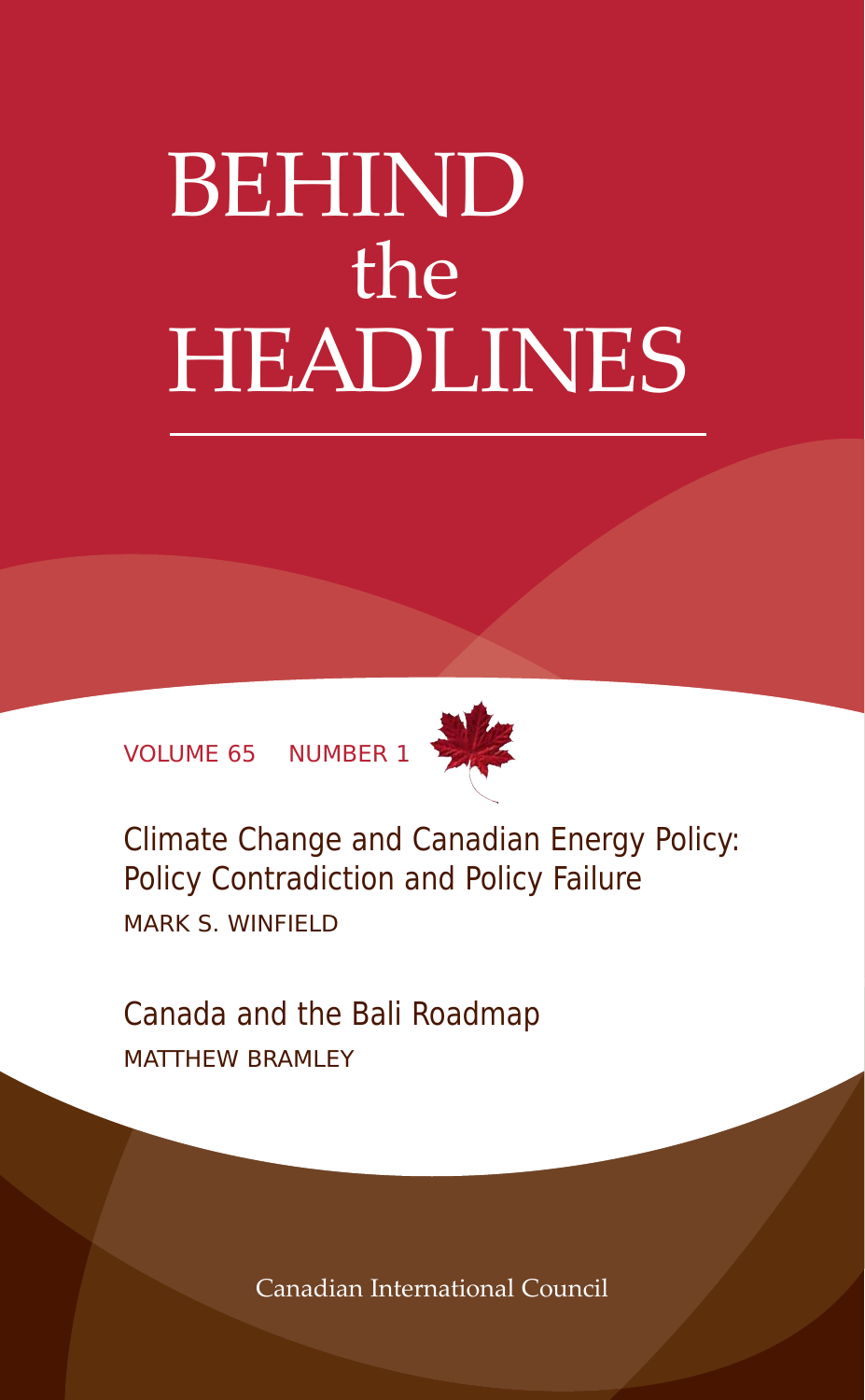*Behind the Headlines,* published by the Canadian Institute of International Affairs since 1940, is now a publication of the Canadian International Council. Articles in the series deal with important international issues and their implications for Canada. They are intended for a general readership. The views expressed are those of the authors.

Articles should not exceed 7,000 words with a minimum number of footnotes. Communications about submissions should be addressed to either:

Robert Johnstone, *Editor* E-mail: bjohnstone@ciia.org Telephone: 416-977-9000, ext. 24

or

Patricia Goff, *Associate Editor* E-mail: pgoff@wlu.ca Telephone: 519-884-0710, ext. 2588

© 2008 Canadian International Council

\$5.00 per single issue \$20.00 per year Canadian addresses add 6% GST GST Registration No. 10686 1610 RT

Date of issue – January 2008

ISSN 0005-7983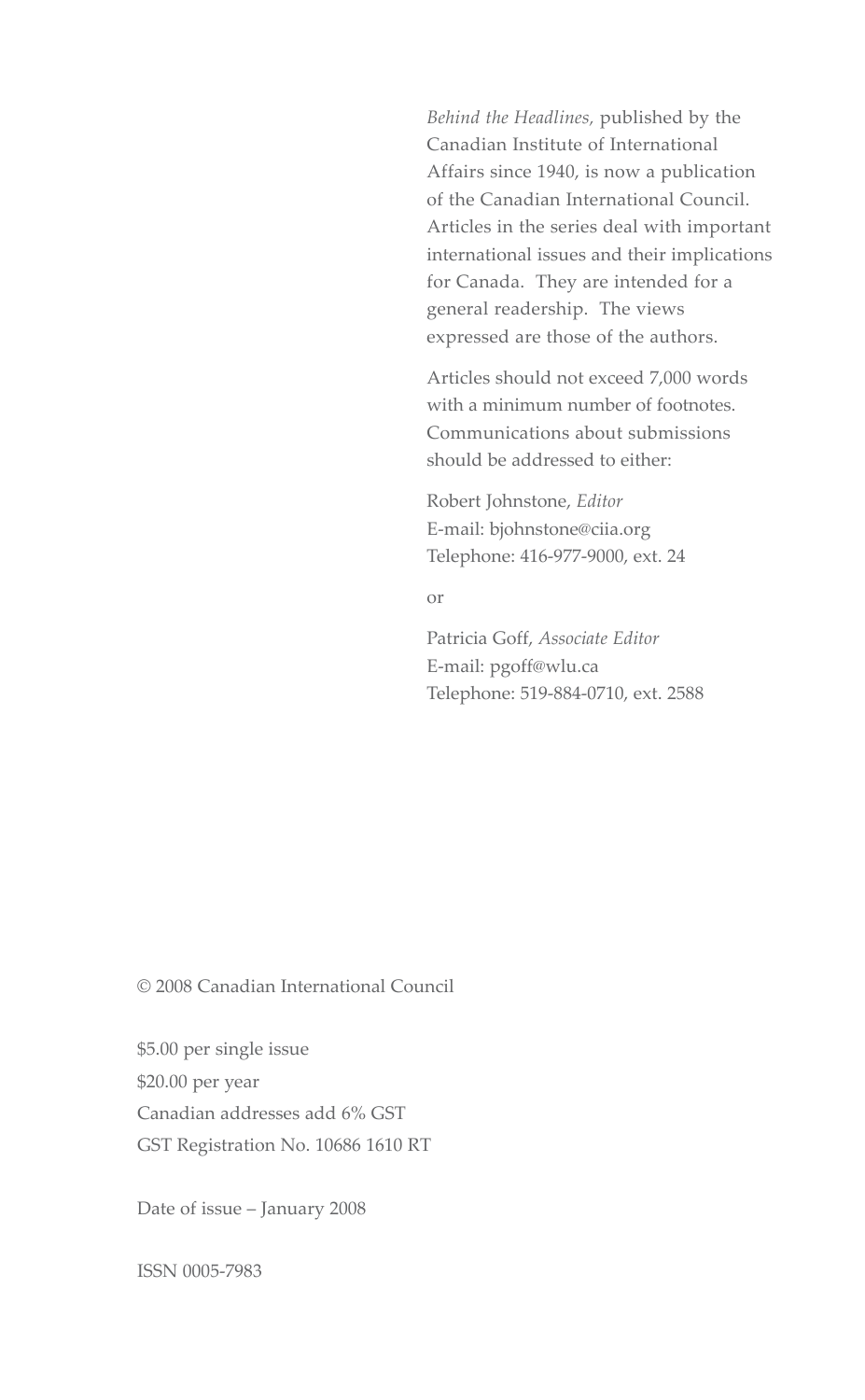# **CLIMATE CHANGE AND CANADIAN ENERGY POLICY: POLICY CONTRADICTION AND POLICY FAILURE**

**MARK S. WINFIELD**

*This article examines the relationship between energy policy and climate change policy in Canada. The article finds that Canadian climate change and energy policy have operated in parallel but contradictory directions. The resulting dichotomy helps to explain Canada's failures to achieve significant reductions in GHG emissions to accord with its international commitments. The article also highlights the importance of the emergence of sub-national climate change policies in Canada and in the United States, particularly in the context of the lack of effective action at the federal level in both countries.* 

*Cet article examine la relation existant entre la politique énergétique et celle qui se rapporte au changement climatique au Canada. L'article constate que les politiques canadiennes en matière de changement climatique et d'énergie évoluent dans des directions parallèles mais opposées. La dichotomie résultante contribue à expliquer les échecs canadiens à opérer les réductions considérables d'émissions de GES exigées par ses engagements internationaux. L'article fait aussi ressortir l'importance des politiques climatiques infranationales qui se font jour au Canada et aux États-Unis, particulièrement dans le contexte de l'absence de mesures efficaces au palier fédéral dans les deux pays.*

Mark Winfield is Assistant Professor of Environmental Studies at York University. Prior to joining York University, Dr. Winfield was Program and Policy Director with the Pembina Institute, and prior to that, Director of Research with the Canadian Institute for Environmental Law and Policy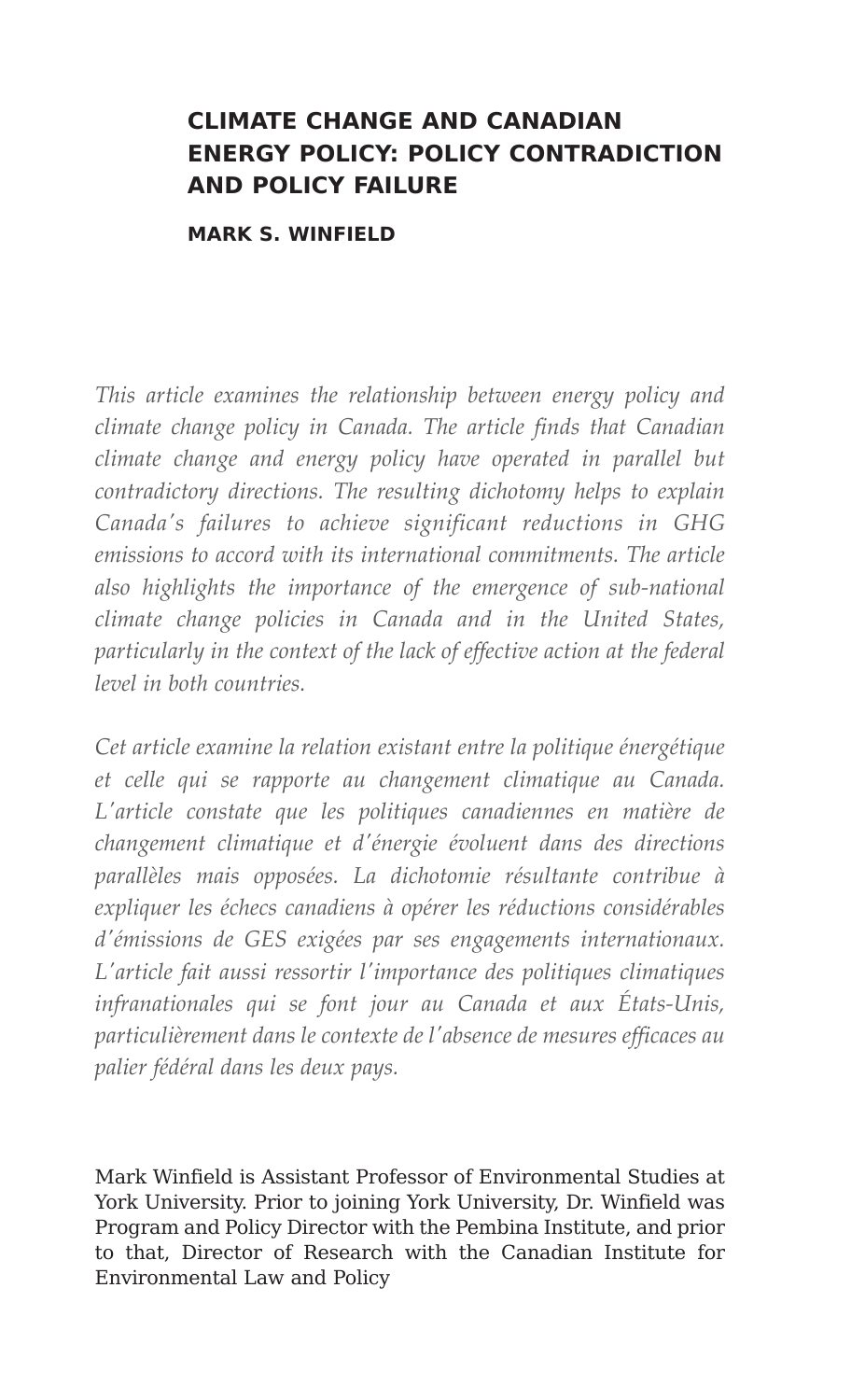# **INTRODUCTION - CANADA'S DE FACTO ENERGY POLICY**

Energy and climate change policy are intimately connected. The achievement of the levels of reductions in greenhouse gas (GHG) emissions that the Intergovernmental Panel on Climate Change (IPCC) has identified as being necessary to avoid "dangerous" climate change will require substantial changes to existing energy policies. In particular the IPCC has identified increases in the energy efficiency of economic activities and a major expansion of the role of renewable energy sources as the foundations of cost-effective strategies for reducing GHG emissions.<sup>1</sup>

Canada has gone through numerous articulations of its policies related to climate change over the past two decades. These have included negotiating positions established for the purposes of the development of the 1992 Framework Convention on Climate Change and the subsequent 1997 Kyoto Protocol to the convention, a Federal-Provincial National Action Plan (1995), a National Implementation Strategy and Business Plan (2000), bilateral federal-provincial agreements,<sup>2</sup> and most recently an Action Plan to Reduce Greenhouse Gases and Air Pollution (2007).<sup>3</sup> In contrast, Canada has had no formally articulated national or federal energy policy since the demise of the 1980 National Energy Policy (NEP) following the election of the Mulroney Conservatives in 1984.

However, a considerable de facto federal energy policy framework exists, and has been significantly strengthened since the termination of the NEP. This effective energy policy structure is strongly oriented towards the development and export of conventional, non-renewable energy resources, such as coal, oil, natural gas, and uranium. As such, it presents serious challenges to the implementation of effective climate change policy. Despite the succession of climate change policy commitments and plans Canada has seen no progress in reducing its GHG emissions since the signing of the 1992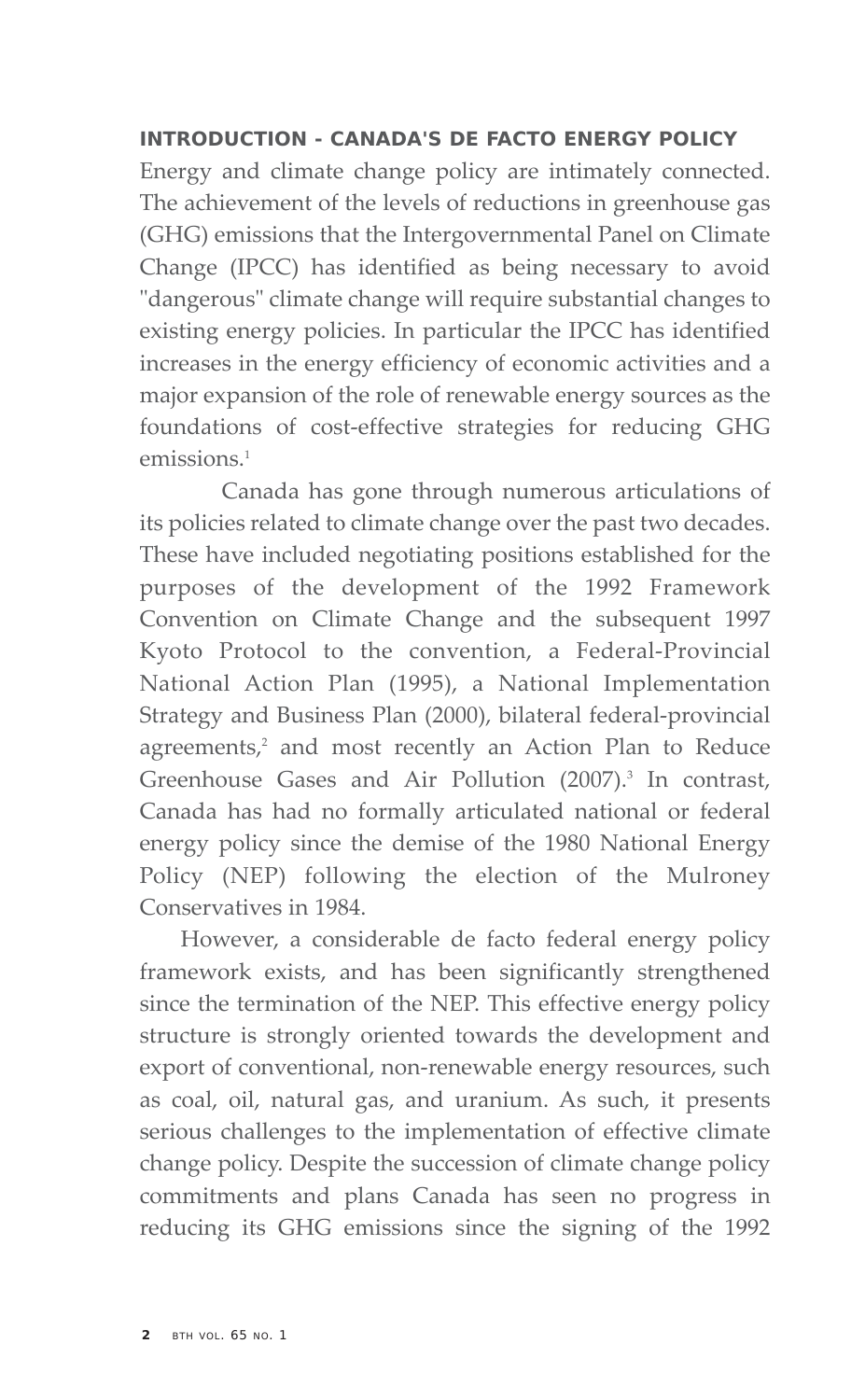Framework Convention. Indeed, in her 2006 report, the Commissioner for the Environment and Sustainable Development noted that as of 2004 Canada's GHG emissions were 27 per cent above their 1990 levels. Canada's Kyoto Protocol target is a 6 per cent reduction relative to 1990 levels by 2008-2012. Part of the explanation for this result is that the impact of the few initiatives that have actually been implemented under Canada's various climate change strategies has been completely overwhelmed by the effects of the existing non-renewable energy development and export policy framework.

This dominant energy policy framework consists of a number of specific elements. Long-standing policies, flowing from Canada's historical role as a natural resources exporter, provide extensive fiscal incentives for non-renewable energy exploration and development activities from the federal government. Although direct subsidies or equity investments in energy projects by Canadian governments have become less common, extensive support is provided through the federal tax system, principally through the Canadian Development Expense and Canadian Exploration Expense, both of which have existed in their current forms since the 1970s and, more recently, an Accelerated Capital Cost Allowance for oil sands development. The most recent available estimates of this support to the oil and gas sector conservatively estimate its value in the range of \$1.4 billion per year.<sup>4</sup> These supports have been instrumental in the acceleration of oil sands development in Alberta over the past decade, making the sector the single largest source of growth in Canada's GHG emissions.<sup>5</sup> Other research has demonstrated the low taxation levels for the oil and gas sector relative to other sectors,<sup>6</sup> and the extent of the availability of tax concessions for oil sands development.<sup>7</sup> Additional backing is provided to other non-renewable energy sources, including an operating subsidy of between \$100 and \$200 million per year to Atomic Energy of Canada Ltd (AECL).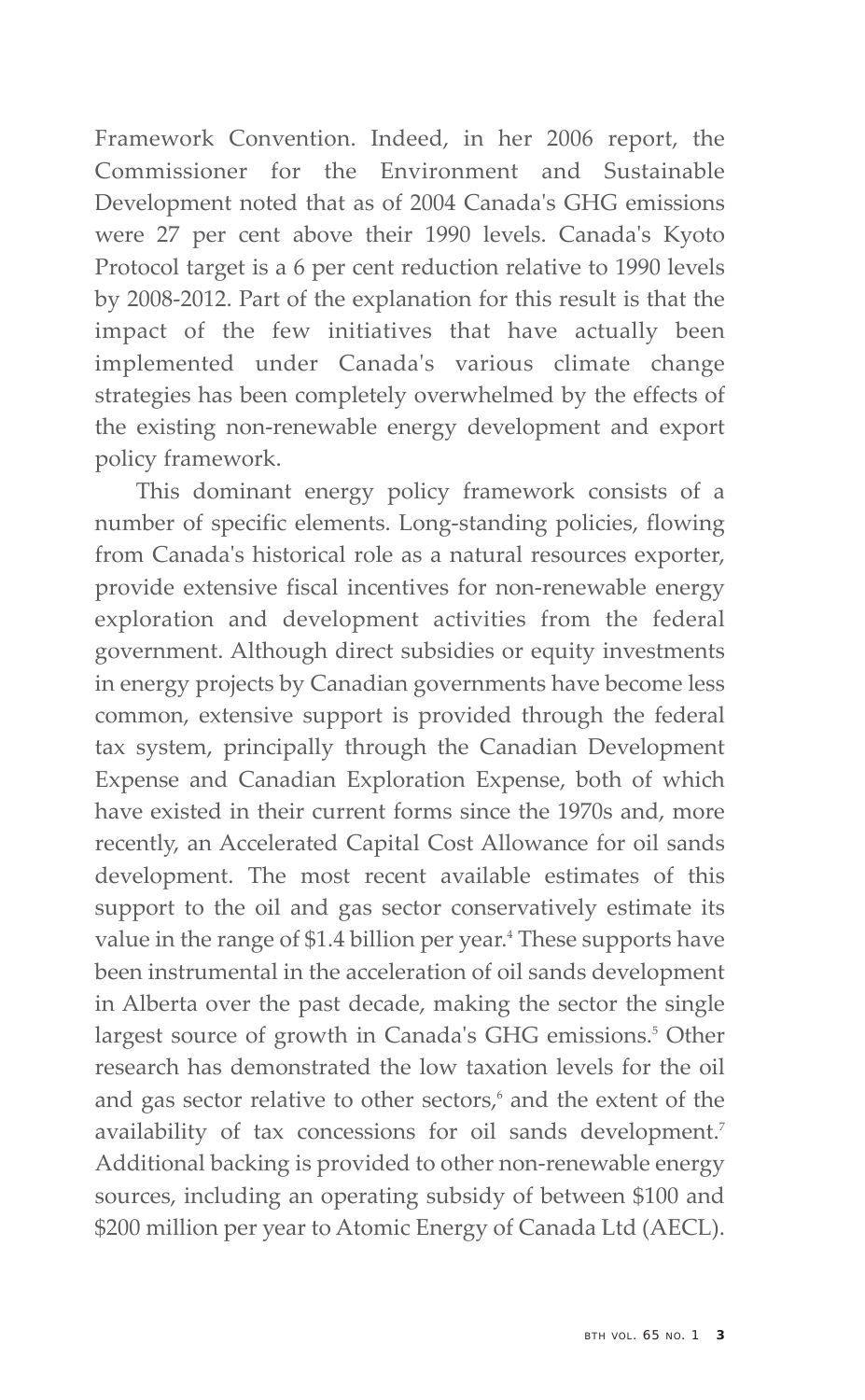Substantial export development assistance for foreign sales of nuclear reactors has been provided to AECL as well.<sup>8</sup> Natural Resources Canada, reflecting its long-standing role in the promotion of natural resources development and export, provides extensive scientific, technical and institutional support and representation within the federal government to non-renewable energy sectors.

Federal environmental assessment or other environmental approval processes have been applied as weakly as possible to major energy projects, with a few exceptions where aboriginal interests are involved. 'Screeninglevel assessments,' the lowest possible level of federal scrutiny, or very narrowly 'scoped' assessments have been required for very large projects, such as oil sands developments in northern Alberta. In some recent cases, the federal government has declined to participate at all in the environmental review of major energy undertakings. A Major Projects Management Office was established within Natural Resources Canada in October 2007, with a specific mandate to facilitate federal project approvals.

The overall conventional resource export orientation of Canadian energy policy was strongly embedded in the 1994 North American Free Trade Agreement (NAFTA). The agreement, for example, includes explicit provisions allowing the continuation of incentives for oil and gas exploration and development. The provisions of the NAFTA and other trade agreements present additional challenges to the development of more sustainable energy policies. Many US states have adopted renewable portfolio standards, requiring that a certain amount of the electricity sold into their markets come from renewable sources, as a way of promoting renewable energy. However these types of requirements, if applied to imported electricity supplies as well as domestic ones, may run afoul of the prohibitions on process or production method (PPM) standards for imported goods under international trade law agreements.<sup>9</sup> Attempts to apply carbon costs to important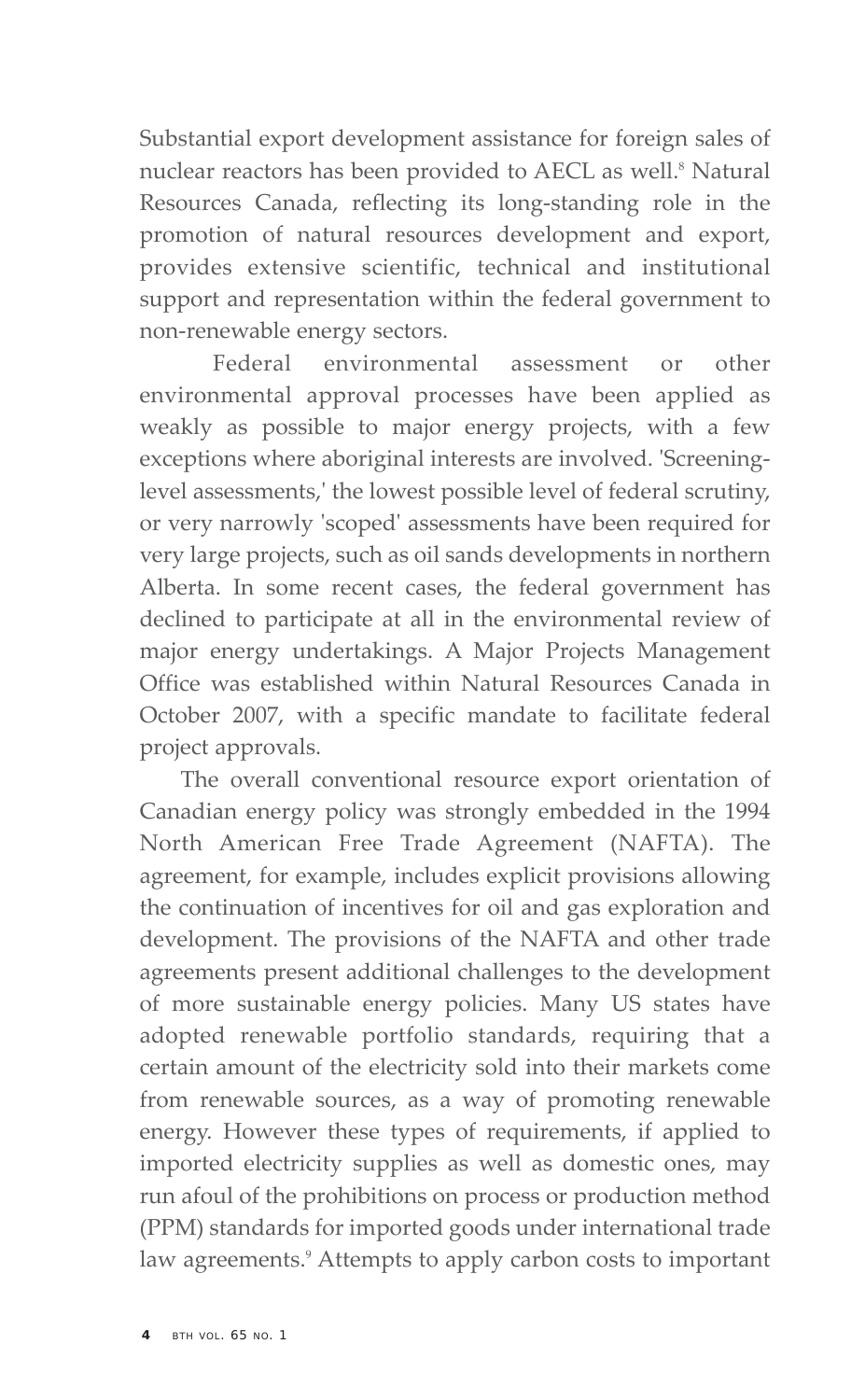goods and services where these costs are applied to domestic products may be vulnerable to similar challenges. In the context of trade liberalization, the policy role of Canada's National Energy Board has been significantly reduced. The board no longer plays a significant role in the approval of energy exports from Canada. Rather the Board's focus is now on the facilitation of energy exports and non-interference with energy markets.<sup>10</sup>

In its May 2007 report, Working Group 3 of the IPCC, dealing with strategies for reducing GHG emissions, made it clear that energy efficiency and renewable energy will have to provide the foundations for effective strategies to reduce global GHG emissions. The Working Group found that other technologies, such as the capture and storage (CCS) of GHG emissions from the combustion of fossil fuels, may make contributions, but their role is limited by various factors—the availability of appropriate geology in the case of CCS. In a Canadian context, the CCS option is most likely to be viable in the western Canada sedimentary basin. The possibilities in other regions are limited. Nuclear power's high cost structure means that even in the context of aggressive carbon pricing scenarios (i.e. >\$50/tonne) it might, at best, marginally expand existing shares of electricity markets. And that would only be if what the IPCC politely terms the "constraints" of safety, waste management and weapons proliferation are ignored.

Yet, when compared to the extensive policy infrastructure in place to support the development and export of conventional, non-renewable energy resources, Canada's policy frameworks related to energy efficiency and low-impact renewable energy sources, such as wind and solar energy, remain weak and largely symbolic. Natural Resources Canada's Office of Energy Efficiency, itself a survivor of the original 1980 National Energy Policy, provides some public information programs, such as the EnerGuide labelling program, and funding for the EcoENERGY retrofit program (a revised version of the EnerGuide for Homes program).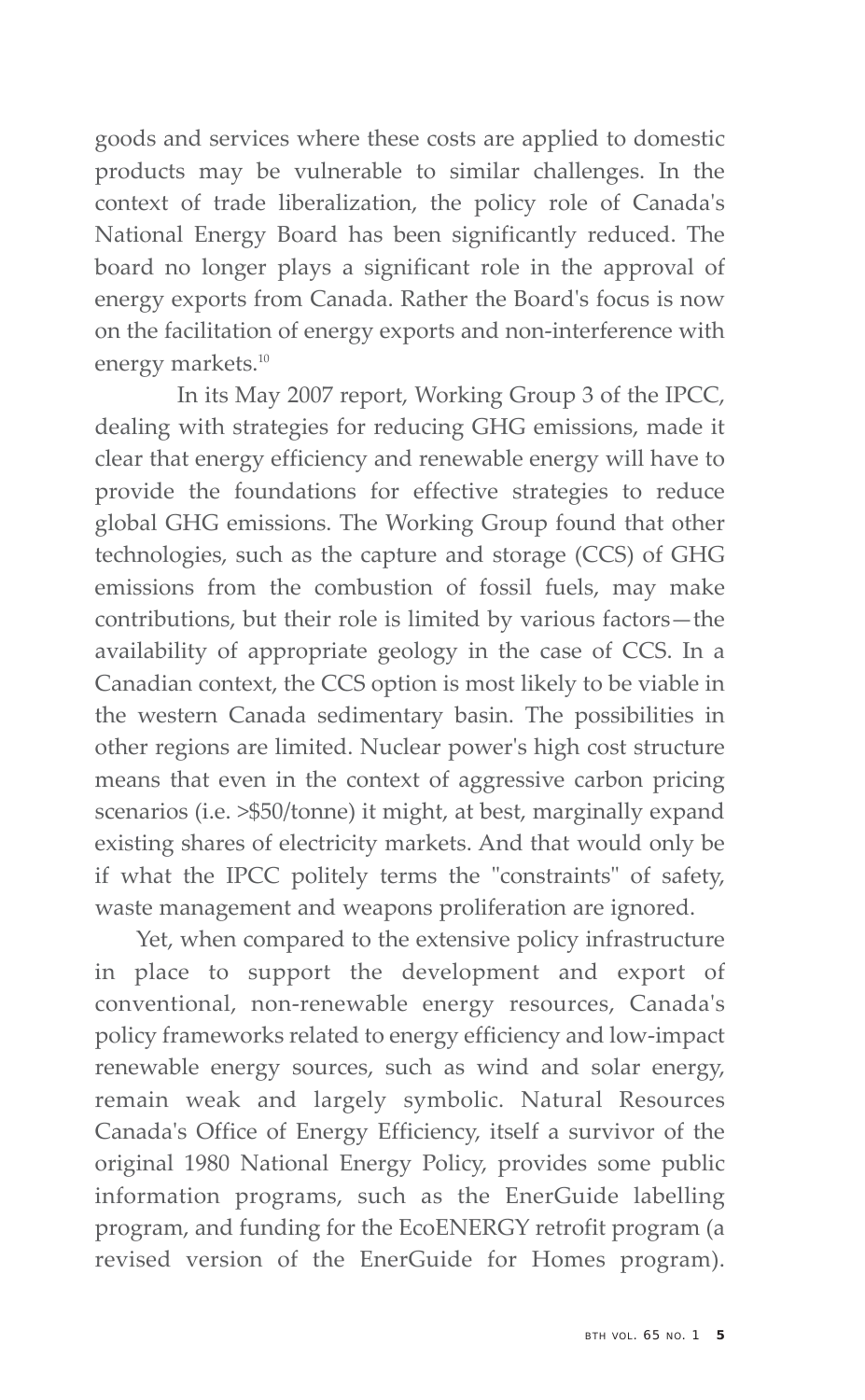Although the office has authority over the establishment of energy efficiency standards under the federal Energy Efficiency Act, it is largely focused on the provision of leadership in intergovernmental forums that deal with energy efficiency issues, particularly the Canadian Council of Energy Ministers. In this context, the office relies strongly on provincial and territorial governments to actually implement energy efficiency standards and other initiatives.<sup>11</sup> Reliance on these sorts of intergovernmental processes for policy development and implementation carries with it significant risks of deadlock or lowest common denominator outcomes, as decision-making occurs on a consensus basis. The track record of provincial and territorial implementation of national policies developed through intergovernmental processes is inconsistent at best.<sup>12</sup>

The Wind Power Production Incentive (WPPI) was introduced by the federal government in 2002, providing an incentive payment of one cent per kilowatt-hour (kWh) for the first 10 years of operation of eligible wind-power projects. Total expenditures under the program were to be \$250 million over five years. In April 2007 the program was renamed ecoENERGY for Renewable Power, and expanded to cover other renewable energy sources, with a commitment of up to \$1.48 billion over the period 2005-2011. The program is the federal government's principal initiative to promote renewable energy. However, even in its expanded form, the program provides only a fraction of the level of support that continues to be provided to the conventional oil and gas sectors. The situation reflects the fact that conventional non-renewable energy development remains the primary focus of Canada's energy policies. These outcomes are functions of many factors, including Natural Resources Canada's historical role and orientation with respect to conventional energy development and the well-established representation of interests in the nonrenewable energy sectors relative to their newly emergent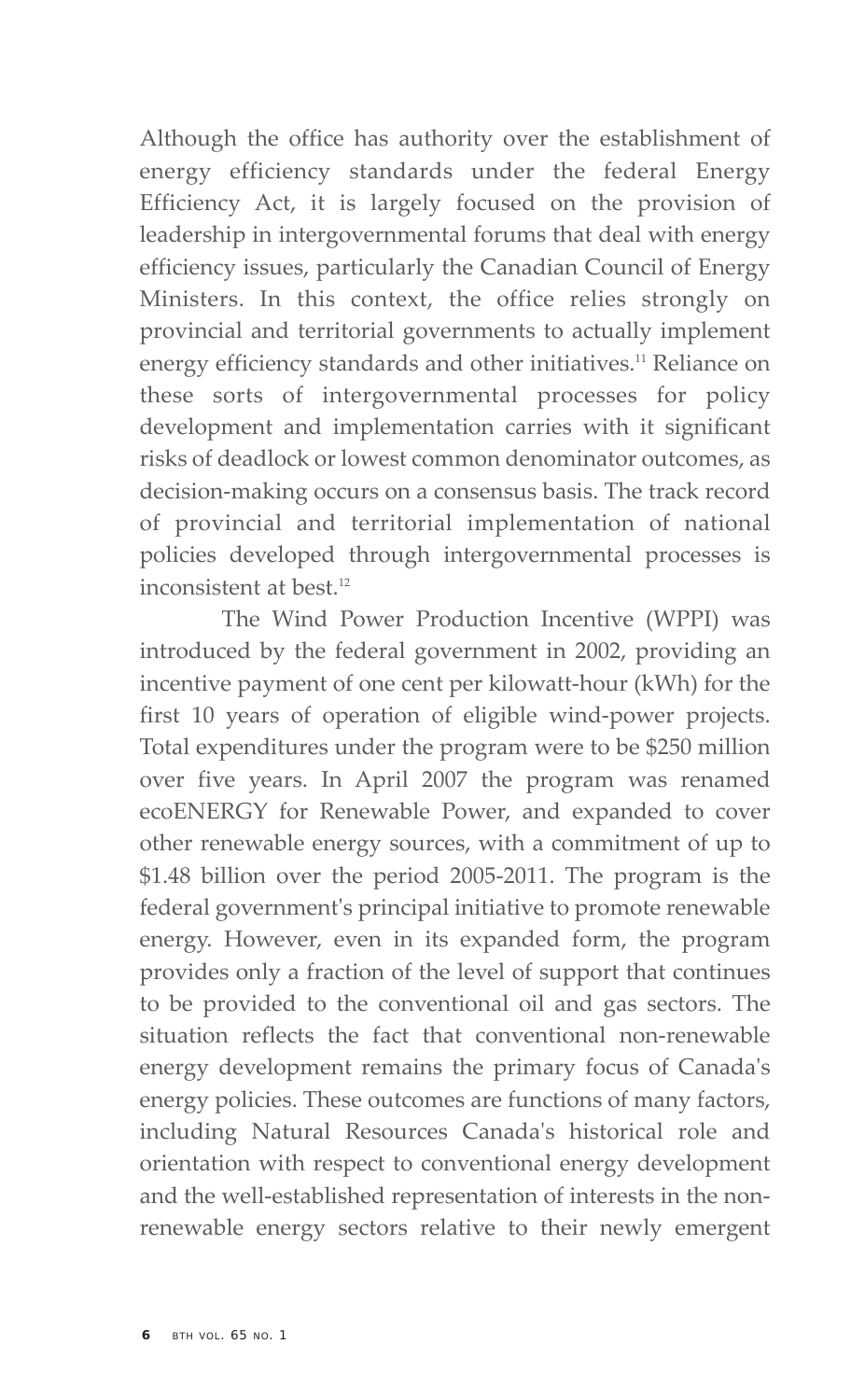renewable energy counterparts.

With respect to climate change policy per se, an explicit withdrawal from the Kyoto Protocol has been ruled out by the federal minister of the environment, John Baird. Yet it is increasingly apparent that the government will make no attempt to reach the Kyoto Protocol's 2008-2012 target, and that it will not pursue the purchase of Clean Development Mechanism credits under the protocol as a means of meeting Canada's Kyoto Protocol commitments. Rather, the federal government's climate change policy, as outlined in the October Speech from the Throne, is clearly to back away from Canada's commitment under the Kyoto Protocol or any short-term targets for reductions in greenhouse gas (GHG) emissions. The federal government's April 2007 Regulatory Framework for Air Emissions with its focus on GHG reduction targets for industry based on the rate of emissions relative to economic output (i.e. intensity-based) as opposed to absolute reductions in total emissions, has been widely criticized as being unlikely to result in significant near-term reductions in GHG emissions. At the December 2007 Conference of the Parties to the Framework Convention on Climate Change in Bali, Indonesia, the Canadian delegation strongly resisted the establishment of specific long-term GHG emission reduction targets for a successor agreement to the Kyoto Protocol.

The current federal government's approach to climate change policy has been driven by a number of considerations, including the Conservative's strong electoral base in western Canada, particularly Alberta, an ideological disinclination to intervene in markets and, until very recently, apparent doubts about the validity of climate change science. Action on climate change remains a major focus of all of the major opposition parties. At times, it has been hard to avoid the conclusion that the government seems to believe that the appearance of action will be sufficient to attenuate any electoral risk associated with the climate change issue. Whether the damage done to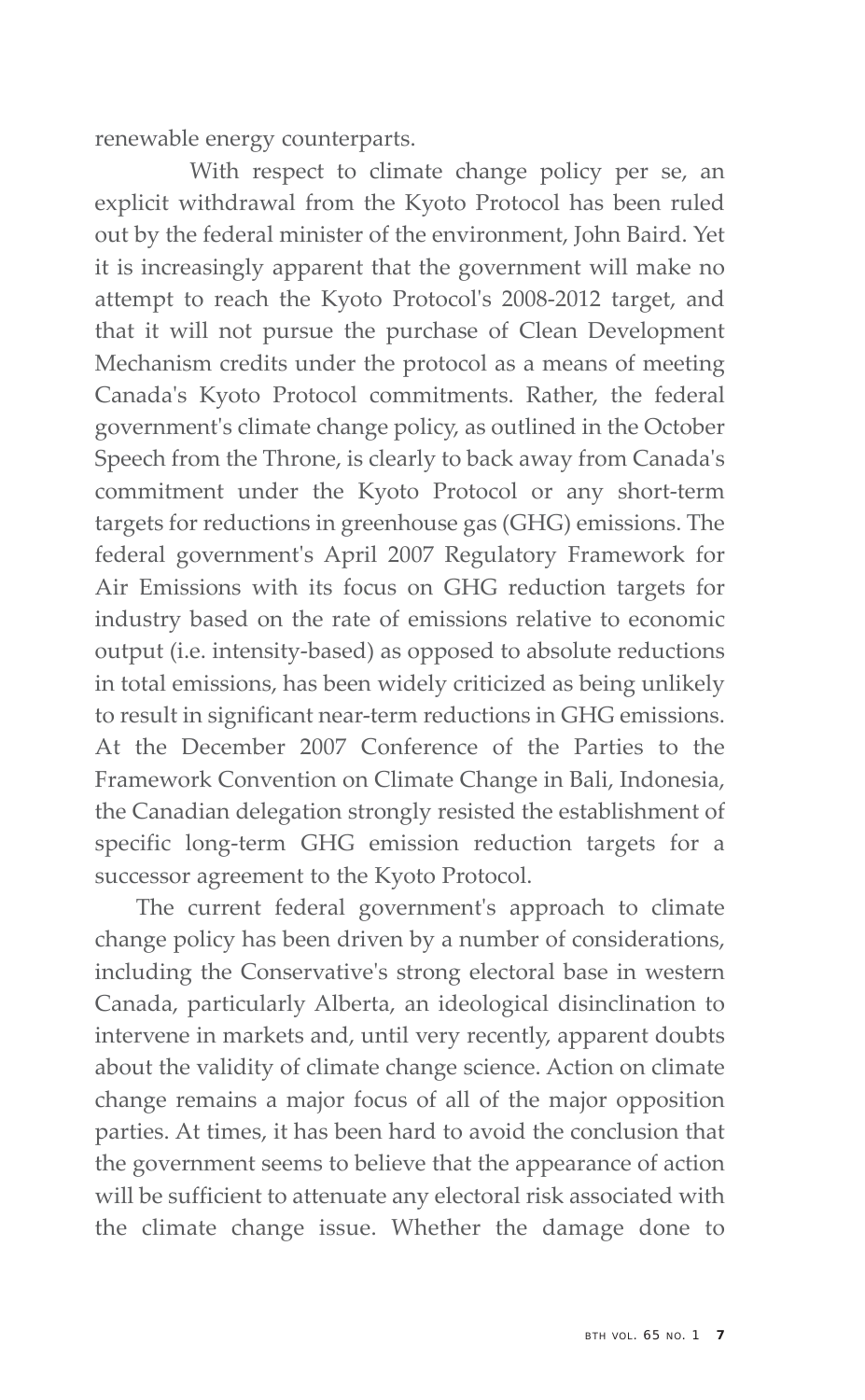Canada's international reputation by its isolation and near intransigence at Bali will be sufficient to force the government to reconsider its strategy is an open question at this point. At the same time, it is important to remember that notwithstanding their stronger rhetorical commitments to action on climate change, the records of the previous Chrétien and Martin governments were hardly any better in terms of actual action to reduce GHG emissions.

# **SUB-NATIONAL GOVERNMENTS AND ENERGY POLICY**

In this context of the continuation of the orientation of federal energy policy towards conventional non-renewable resource development and export, perhaps the most interesting activities on energy and climate change policy in Canada are occurring at the provincial level. The emerging situation in Canada parallels developments in the United States where, in the absence of significant federal action on climate change issues, states and local governments have become the key sources of energy policy innovation.<sup>13</sup> California, in particular, has emerged as a major leader on state-level climate change initiatives. These developments at the state and provincial levels are strong reminders of what students of federalism tell us about the role of sub-national governments as alternative forums for policy development and innovation.

In the Canadian case, Quebec, Manitoba, and more recently British Columbia have been particularly active on climate change issues. Provincial action on climate change has been driven by a number of factors. These include the apparent opportunities for electoral reward for action on climate change in the context of very high levels of public concern for the issue, and political risks arising from inaction. Concerns over the negative environmental and economic impacts of climate change have also played a role. In addition, provinces that envision a potential role for themselves as low-carbon energy exporters, like Quebec, Manitoba and British Columbia, with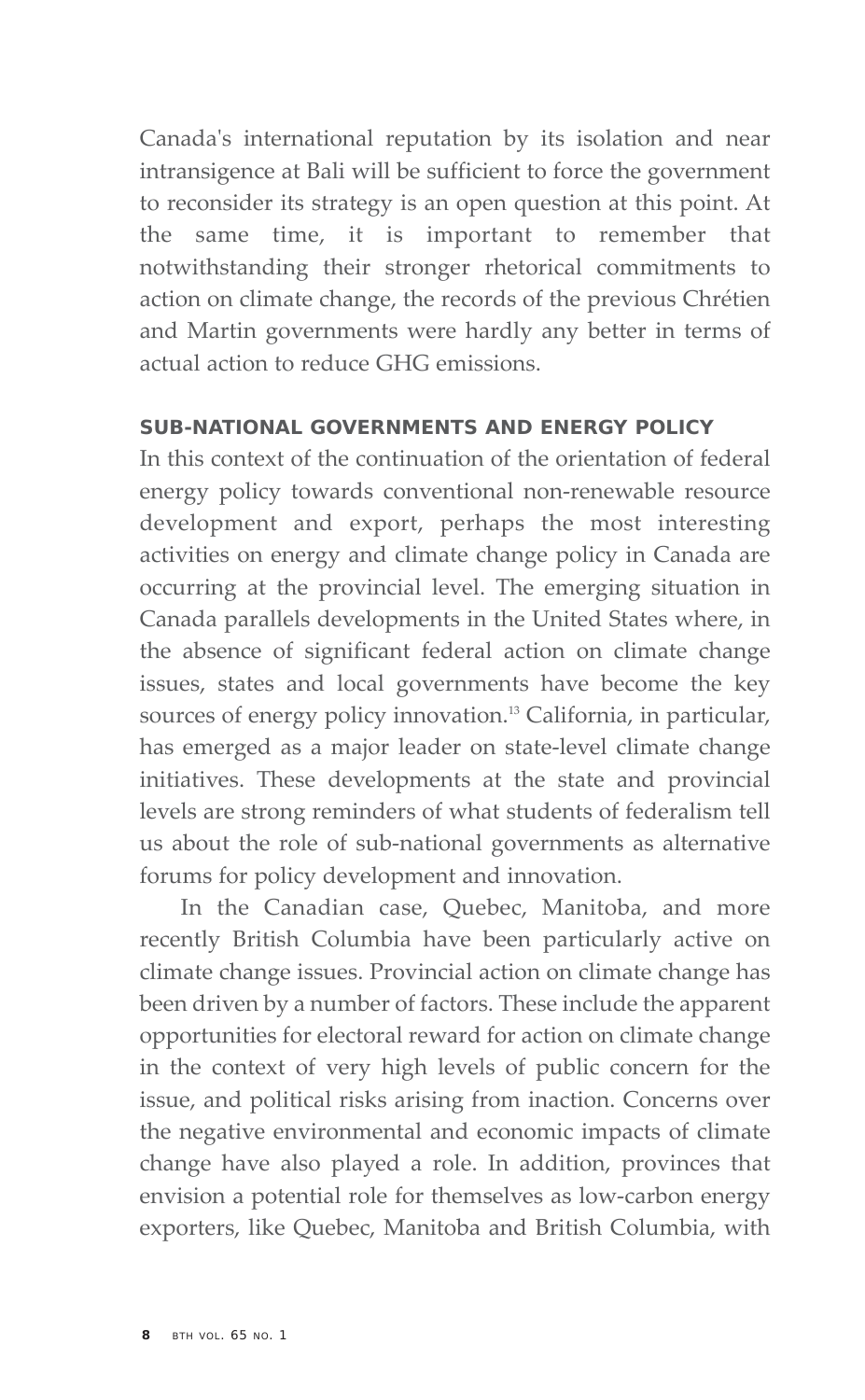their large hydro-electric generating capacities and potential for new developments, may see economic development opportunities in a carbon constrained world.

In the Canadian context, the potential scope for provincial action on energy policy and climate change is very broad. Canadian provinces have the potential to exercise substantial influence in a number of areas that have been identified as major sources of GHG emissions. The provinces, for example, have effective direct control over energy policy, particularly electricity and non-renewable resource development, by virtue of a combination of constitutional jurisdiction and accepted practice. Electricity production and oil and gas production and distribution accounted for more than 36 per cent of Canada's GHG emissions in 2005.<sup>14</sup> Initiatives to improve energy efficiency and to increase the role of renewable energy sources could have significant impacts on emission levels from the electricity sector. Similarly, adjustments in environmental requirements, land and resource access systems and resource royalty regimes could affect the pace and location of nonrenewable energy development. Finally, in the electricity and non-renewable resource sectors, as well as other industrial sectors, provincial governments could impose direct regulatory requirements for reductions in GHG emissions in the absence of, or in addition to, any federal requirements. Federal and provincial regulatory controls already exist concurrently in relation to a wide range of pollutants and sectors.

Passenger cars and trucks are the third largest source of Canada's GHGs after the energy and industrial sectors, accounting for 10 per cent of Canada's 2005 emissions.15 Provincial jurisdiction over land use and responsibility for transportation policy at the local and regional levels provides extensive opportunities to influence urban form and, by implication, transportation patterns. Increased spending on public transit, and the reorientation of land-use planning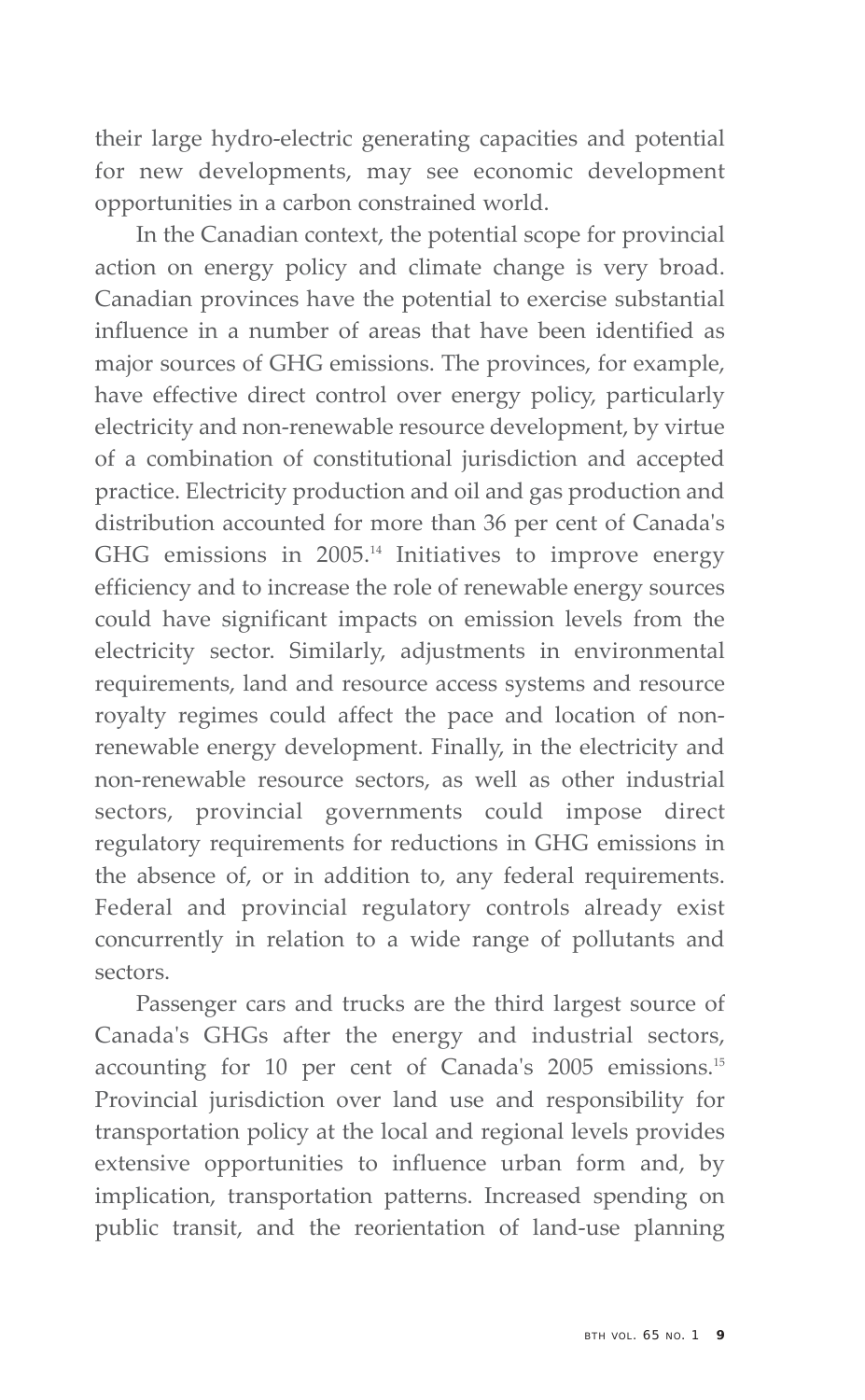policies towards the redevelopment of existing urban areas and the mixing of land uses may result in reductions in automobile use, with the implication of reductions in transportation-related GHG emissions.

Agricultural activities are the source of 7.6 per cent of Canada's emissions GHG emission.16 The provinces again have considerable potential to influence behaviour in the sector through fiscal tools, outreach and education initiatives, and land-use policies. Finally, the provinces have primary responsibility for waste management policy and the regulation of the operation of waste disposal facilities. Emissions from landfills, principally methane produced by decaying wastes, contributed 3.7 per cent of Canada's 2005 emissions.<sup>17</sup> Strategies to reduce the landfilling of organic wastes, and to capture and use the methane gas produced by landfills as fuel, could reduce GHG emissions from the sector significantly.

# **PROVINCIAL CLIMATE CHANGE INITIATIVES**

In August 2007 the Pembina Institute published a survey of key provincial initiatives on climate change—Highlights of Provincial Greenhouse Reduction Plans. The survey found that most of the provinces studied have articulated some sort of GHG reduction targets. However, with the exception of Quebec, there is no clear indication of how those targets will be achieved. A range of policy initiatives have been announced, but very few detailed explanations have been provided as to how these initiatives will attain the targeted reductions in GHG emissions. Indeed, given the relatively minor nature of many of the initiatives that have been implemented so far, it seems unlikely that they will result in major reductions in GHG emissions. A key question is whether the recent announcements are precursors to more substantive policy action in the future, or merely symbolic responses to the current high public salience of the climate change issue.

A recent detailed assessment of British Columbia's targets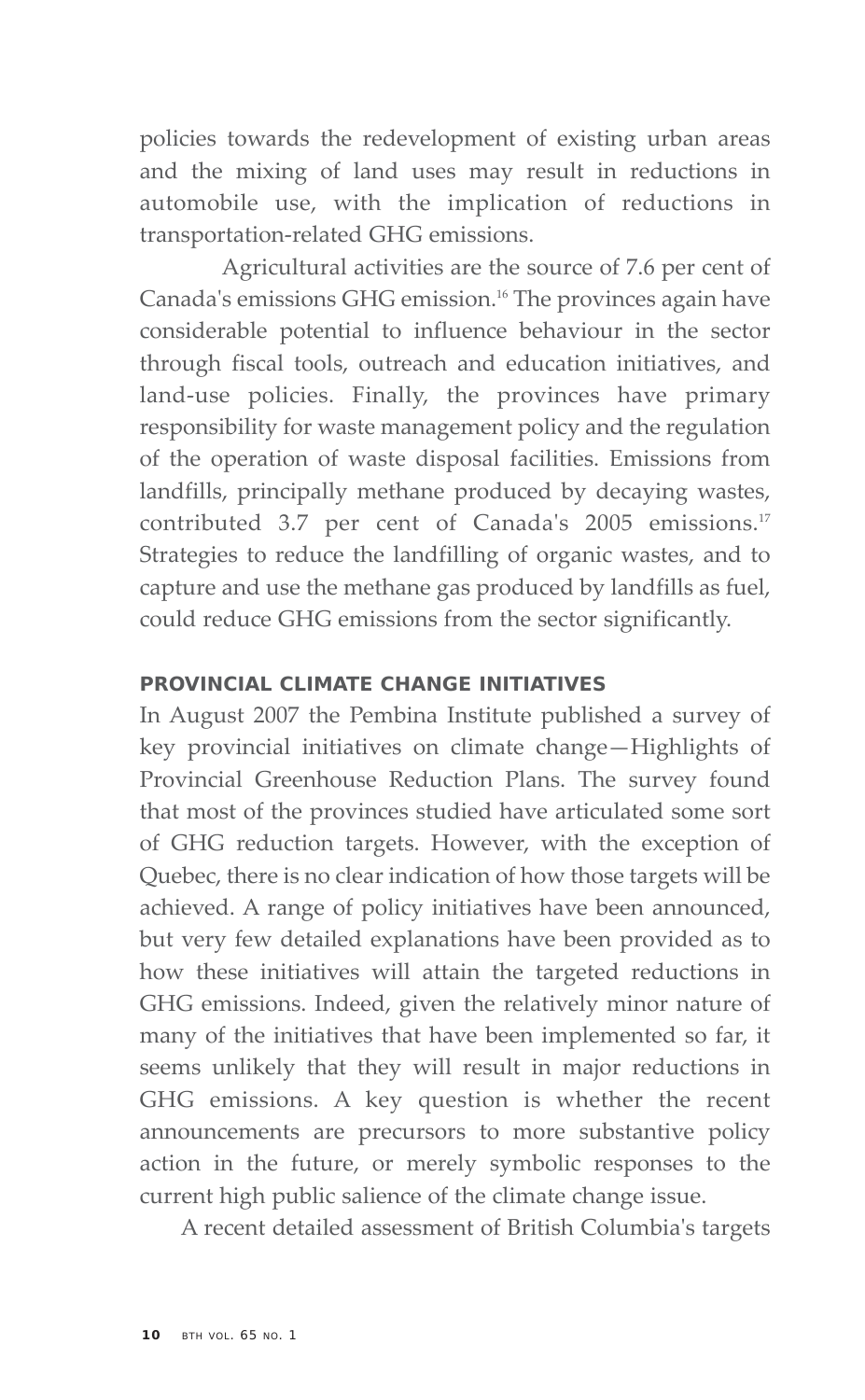and strategy, for example, concluded that the measures announced by the province to date will only result in reductions of five million tonnes of GHGs per year. Meeting the province's stated target of a 33 per cent reduction in emissions by 2020 will require a reduction of 36 million tonnes per year.18 Ontario's strategy, for its part, attributes nearly twenty per cent of its required reductions to future, undefined "research and innovation" activities.

Perhaps the most significant of the provincial initiatives to date has been the introduction of a modest carbon tax in Quebec.<sup>19</sup> A similar proposal is under consideration in British Columbia. In addition, some provinces, particularly Ontario, Manitoba and British Columbia, have initiated discussions with U.S. states that have launched regional GHG emission cap and trade systems. British Columbia and Manitoba have joined the Western Climate Initiative, while Ontario has been engaged in discussions with north-eastern US states over their Regional Greenhouse Gas Initiative (RGGI). Ontario has also committed to a 2014 regulatory deadline for the phase-out of coal-fired electricity generation. Although largely driven by air quality concerns, a coal phaseout would account for nearly half of the province's GHG reduction target of a 6 per cent reduction in emissions relative to 1990 levels by 2014. Alberta has adopted legislation for the regulation of GHG emissions intensity from large final emitters (LFEs) (i.e. industrial facilities). The Alberta initiative has been widely criticized, however, as being likely to result in continuing growth in absolute GHG emissions.

On the whole, beyond these major initiatives, the actual measures adopted to date at the provincial level have largely been fiscal incentives and investments in research. In some cases these efforts have been supplemented by public awareness and education initiatives. The fiscal initiatives are typically relatively small scale, and often consist of short-term or one-time-only expenditures. These are likely far too small to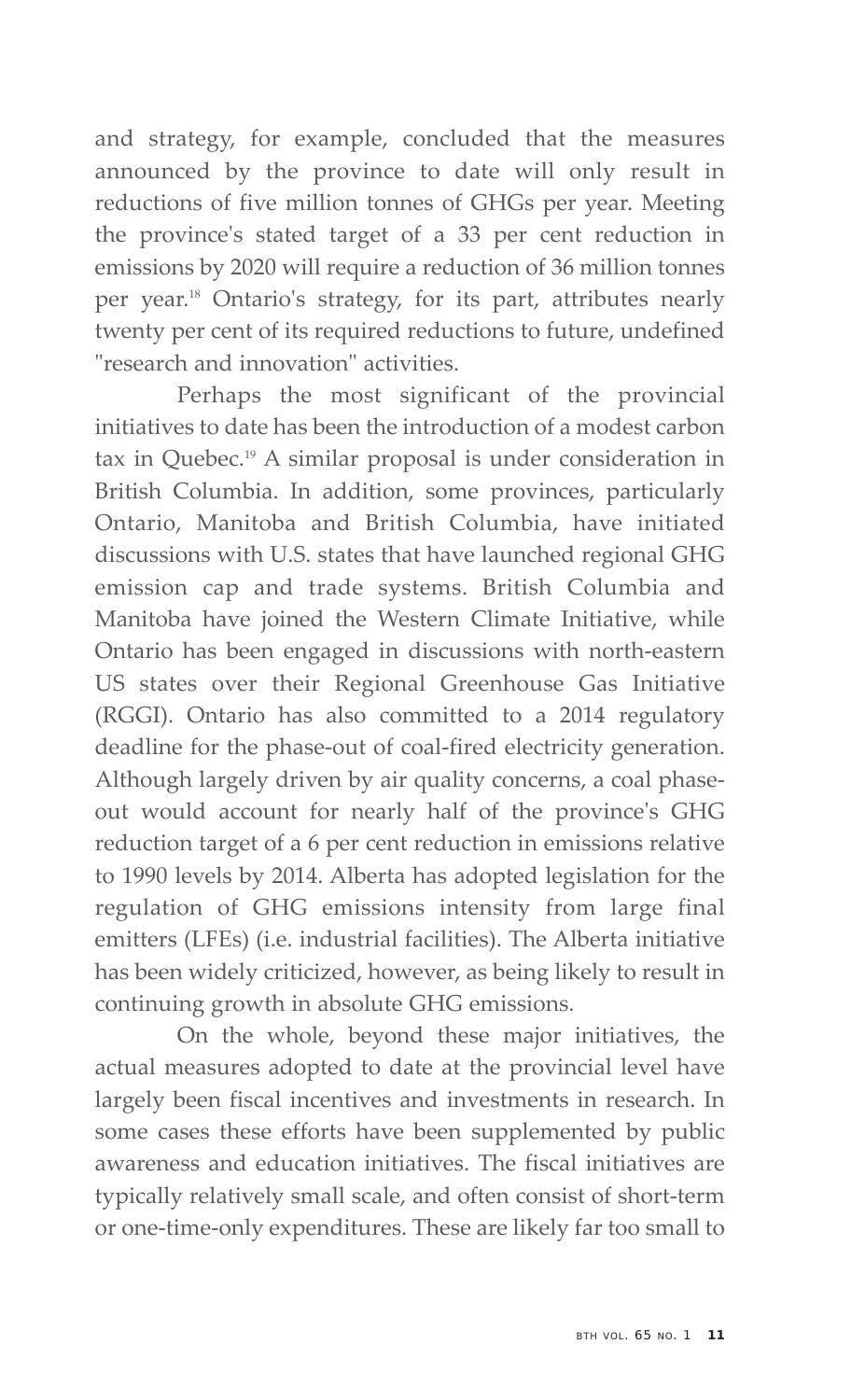have any significant effect on patterns of energy production and consumption. Rather, their short-term nature may reinforce perceptions that governments are not really interested in pursuing the kinds of long-term structural changes needed to significantly reduce GHG emissions.

Some provinces have put in place increasingly substantial financial incentives around the development of renewable energy, although in many cases this has been more a function of overall energy policy than specific GHG reduction strategies. Ontario's Standard Offer Contract programs for renewable energy and cogeneration are particularly noteworthy in this regard. These programs provide a guaranteed market and fixed price for electricity generated from renewable sources or through combined heat and power projects. However, it is unclear if the initiatives are of a sufficiently ambitious scale to fundamentally change the province's existing dependence on large scale, centralized nonrenewable energy sources.

A number of provinces, including British Columbia, Quebec, Ontario, and New Brunswick, have announced regulatory initiatives to strengthen the energy efficiency provisions of their building codes and energy efficiency performance standards for goods and appliances. However, reflecting directions that have emerged from the Canadian Council of Energy Ministers, programs have been presented as one-time initiatives. Provincial governments have not committed to the regular and ongoing upgrading of energy efficiency standards and codes. This is despite the fact that many U.S. states identify the regular upgrading of codes and standards, usually on a three-year cycle, as being the crucial factor in their successes to date in reducing energy consumption. California, for example, attributes nearly half of the 12,000 MW reduction in peak electricity demand that it has achieved in the past thirty years to the upgrading of standards and codes. This is approximately the equivalent of the output of three nuclear plants the size of the Darlington facility in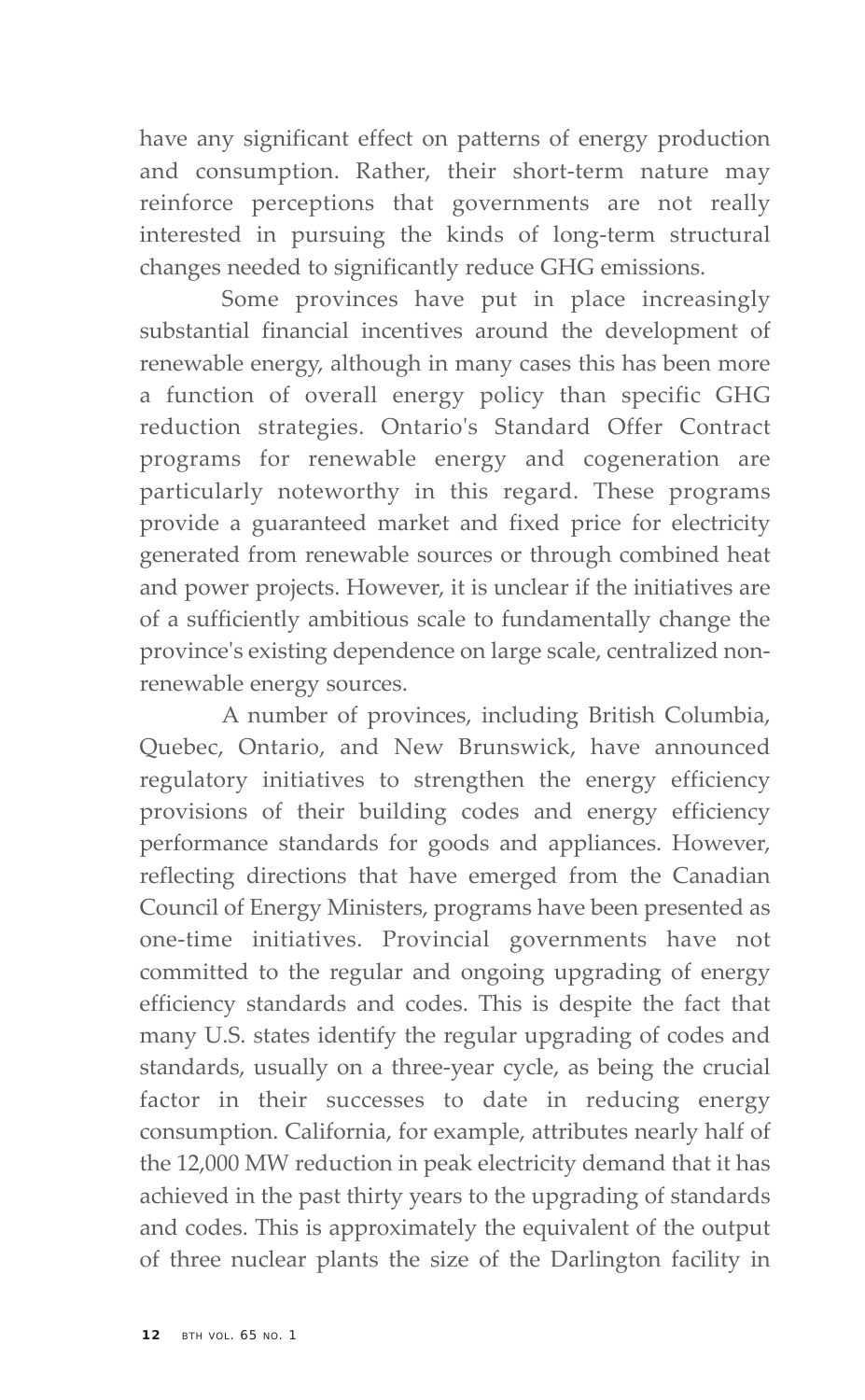Ontario, the largest in Canada. The US state approach has the effect of creating an environment of expectations of continuous energy efficiency performance improvement among builders and manufacturers. The Canadian model of sporadic, one time only upgrades, often on timescales of decades, in contrast, has the opposite effect. The approaches taken by the leading US states generally reflect long-standing commitments to energy efficiency. In many cases, like California's, these commitments flow from decisions in the 1970s to halt the development of additional nuclear plants due to safety, cost and waste disposal concerns.

Over the past four years, Ontario has undertaken an extensive redrafting of land-use planning legislation and significantly increased its expenditures on public transit. The intention behind these changes is to reduce urban sprawl and automobile dependency, particularly within the Greater Golden Horseshoe Region. Although these initiatives have been largely undertaken for growth management purposes, rather than GHG emission reductions, if successful they may result in significant reductions in transportation-related GHG emissions. A number of provinces, including British Columbia, Quebec, New Brunswick, and Nova Scotia, have indicated support for California's proposed vehicle emission standards for GHGs. Ontario, the centre of the automobile industry in Canada, has pointedly declined to support the California initiative. Finally, a number of provinces have adopted regulatory requirements regarding the capture and combustion of the methane gas produced by decaying waste in landfills.

It is important to recognize that notwithstanding the range of climate change, energy efficiency and renewable energy initiatives launched by Canadian provinces over the past few years, energy policy in most provinces remains fundamentally oriented towards reliance on, or the development of, conventional non-renewable energy sources.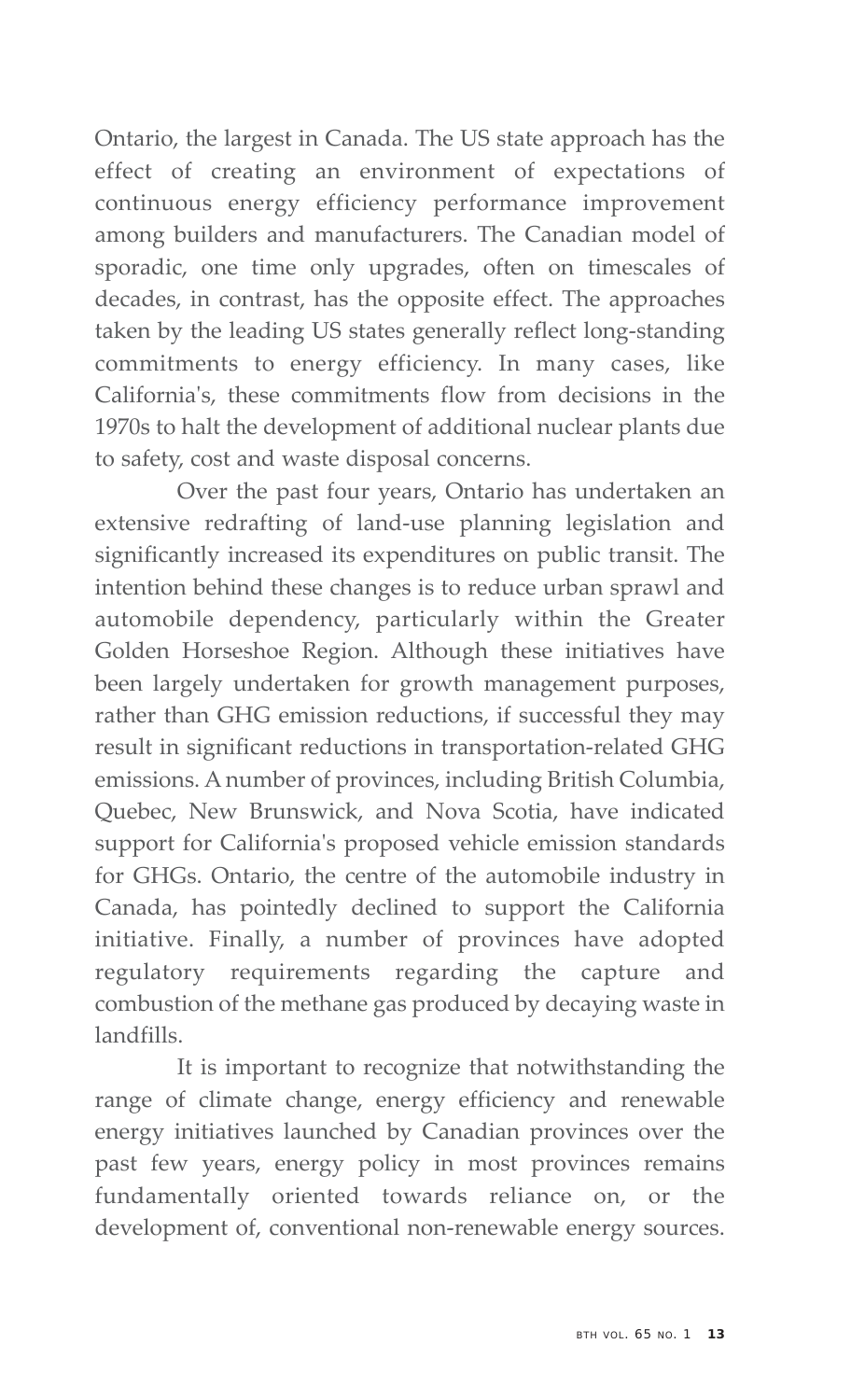In the western provinces, particularly British Columbia, Alberta and Saskatchewan, the development and export of coal, oil and gas resources remains a focal point of their economic development strategies. Ontario's recent electricity policies, for their part, continue to place a strong emphasis on the role of nuclear power, a technology whose poor reliability record will make realizing the phase-out of coal-fired electricity difficult if not impossible.<sup>20</sup> It remains to be seen whether the climate change and energy strategies that have been announced so far represent the beginnings of more fundamental changes in direction, or whether they are shortterm responses to the current high public salience of the climate change issue.

Substantial provincial participation in the US state sponsored regional GHG emission cap and trade systems, like the RGGI and WCI, would be an important signal of the seriousness with which GHG emission reduction policies are being pursued. Similarly, the introduction of carbon taxes beyond Quebec, commitments to the regular updating of energy efficiency codes and standards as per the practices of the leading US states, the widespread introduction of substantial incentives, like standard offer contract arrangements, for the development of low-impact renewable energy, and the reorientation of land-use planning and transportation policies to promote less carbon intense urban development and transportation patterns, would all signal an intent to embed a long-term reorientation of existing policies at the provincial level.

# **CONCLUSION**

Although the emergence of provincial GHG reduction strategies is an important development, it is far from clear that provincial initiatives can replace an effective federal strategy for GHG reductions. Most, but not all provinces have articulated GHG reduction targets. In fact, in some cases, like Quebec and Manitoba, these provincial targets come close to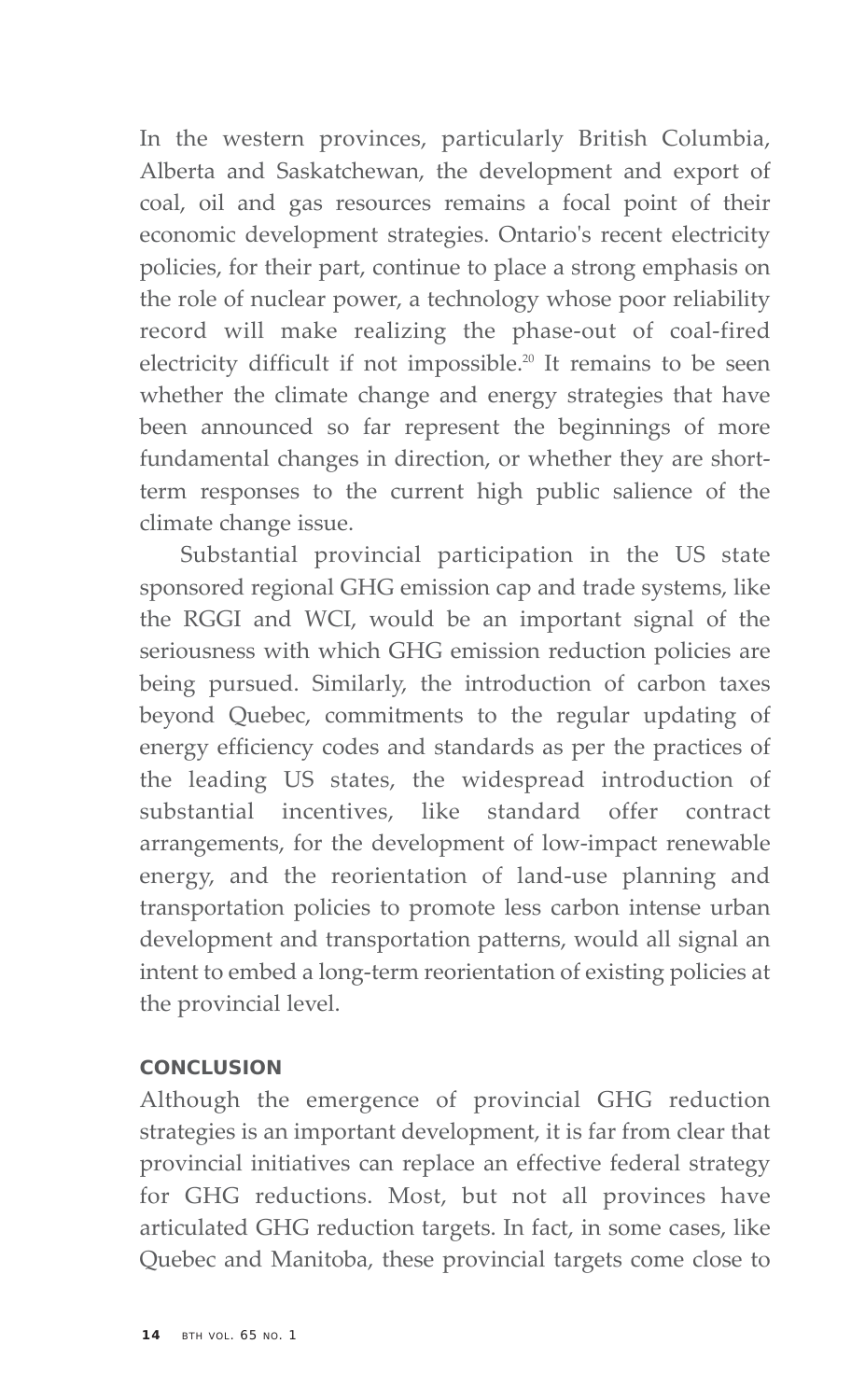being consistent with Canada's Kyoto Protocol target of a 6 per cent reduction in GHG emissions relative to 1990 by 2008-2012. Unfortunately, none of the provinces have articulated, to date, any real plans for meeting the targets they have established, although Quebec's efforts come closest to a comprehensive plan in this regard.

Perhaps the most significant gap at the provincial level is the issue of the reduction of emissions from the large final emitters (LFEs). These major industrial sources, ranging from coal fired power plants to pulp and paper mills, account for just under 50 per cent of Canada's GHG emissions.<sup>21</sup> The Regional Greenhouse Gas Initiative (RGGI), being considered by Ontario, is focused exclusively on the electricity sector, although the Western Climate Initiative—in which British Columbia and Manitoba participate—may be broader in scope. Alberta has adopted legislation for the regulation of GHG emissions intensity from LFEs, but it has been widely criticized as being likely to result in continued growth in total GHG emissions. In addition, the emergence of distinct provincial, state and regional level cap and trade systems may make their integration with each other and the emerging international systems more difficult in the longer-term.

In addition to the major gap around the reduction of emissions from LFEs, consideration also has to be given to the inertial effects of the existing de facto energy policy framework at the federal level. As long as the federal government maintains an extensive policy infrastructure that supports and promotes the development of conventional non-renewable energy sources, it will be difficult, if not impossible, to move Canada's energy production and consumption patterns in the directions needed to comply with our international GHG emission reduction commitments.

The achievement of significant reductions in Canada's GHG emissions will require significant changes in the direction of long-standing policies by the federal government.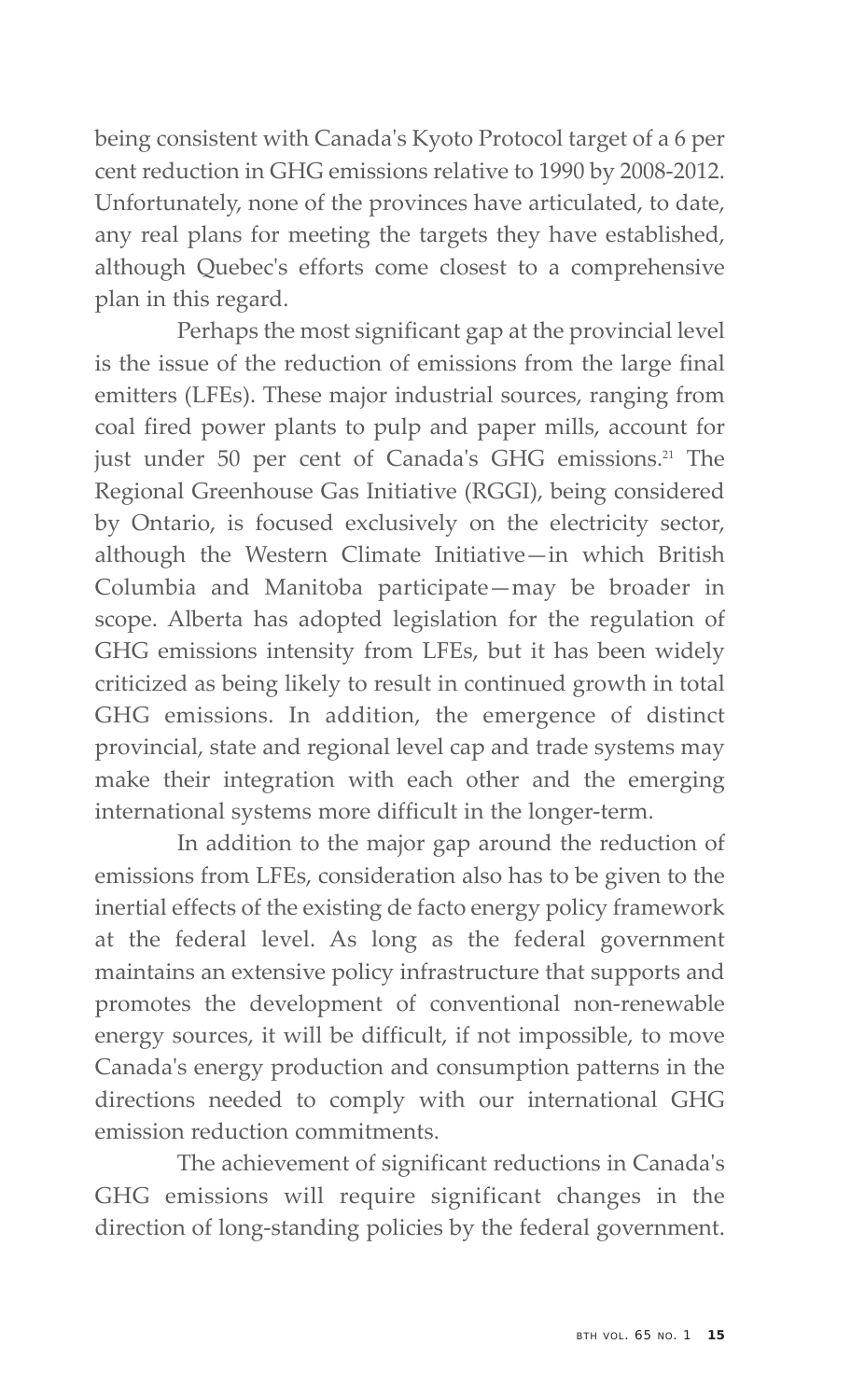In particular, the federal government needs to establish an effective regulatory framework for reducing GHG emissions from LFEs. Perhaps even more importantly, the federal government must develop an overall strategy to re-orient Canada's energy path away from conventional non-renewable energy development and export and towards greater energy efficiency and reliance on low-impact renewable energy sources. The phasing out of the existing fiscal incentives for non-renewable energy development followed by the reinvestment of those resources in sustainable energy strategies would be a crucial starting point on that path. More broadly the introduction of a carbon tax, as Quebec has already done on a modest scale, in combination with a broader strategy of ecological fiscal reform, is likely to be necessary to facilitate the structural changes in Canada's economy needed to achieve major long-term reductions in GHG emissions.

Ultimately, given the scale of the changes needed in Canada's current patterns of energy production and consumption to address the climate change challenge, an effective overall GHG reduction strategy will require the full engagement of the federal government and all the provinces and territories. Both levels of government will need to reorient their policies related to energy, transportation, land-use, natural resources development and management, and waste management in fundamental ways. The initiatives we have seen so far have barely begun that process.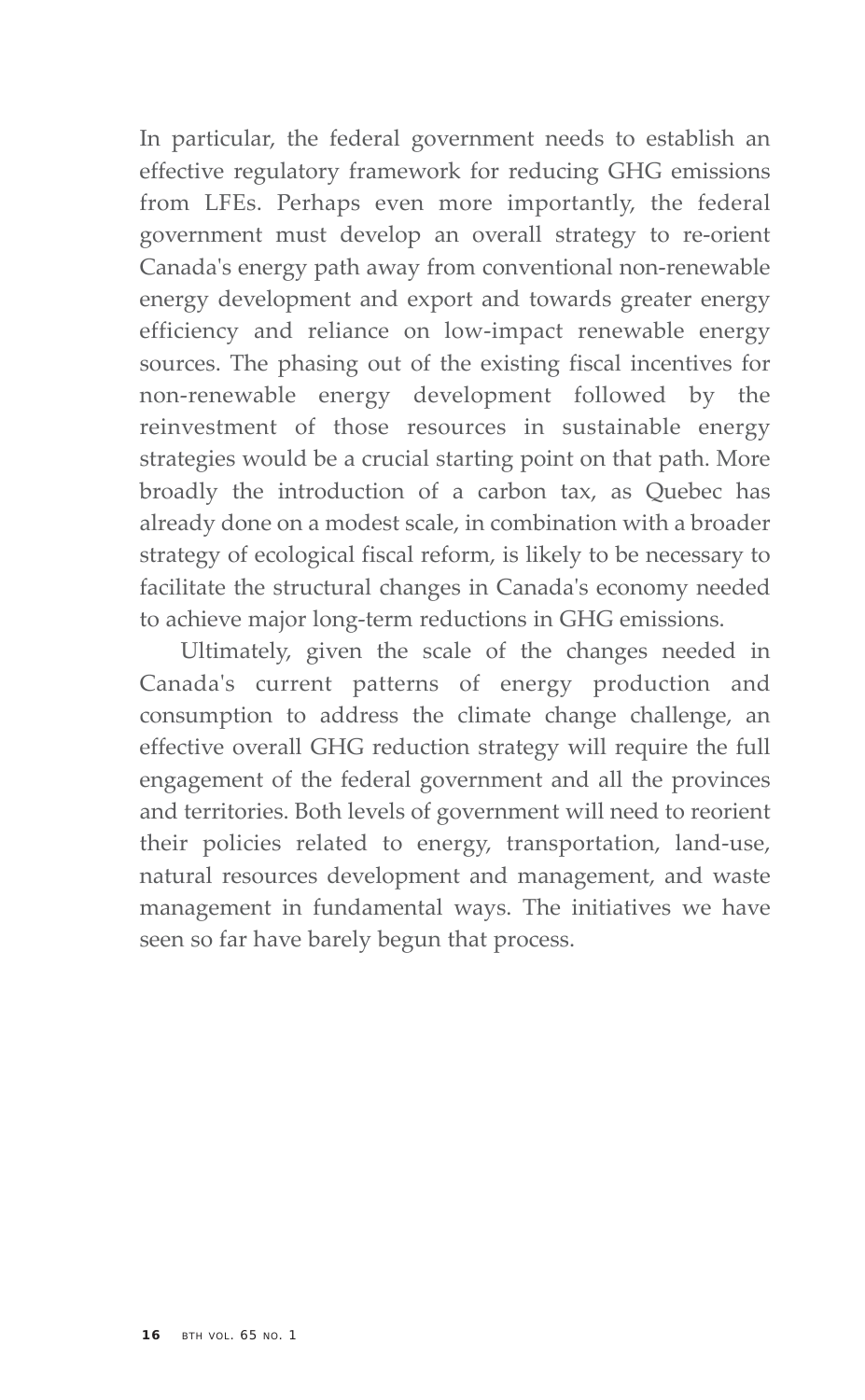# **ENDNOTES**

**1.** IPCC Working Group III, *Mitigation of Climate Change: Summary for Policy Makers* (Geneva: IPCC May 2007) accessed at http://www.ipcc.ch/ipccreports/ar4-wg3.htm November 22, 2007.

**2.** For an overview of Canadian Climate Change Policy see M.Winfield and D.Macdonald, "The Harmonization Accord and Climate Change Policy" in H.Bakvis and G.Skogstad, eds., *Canadian Federalism: Performance, Effectiveness and Legitimacy* (Toronto: Oxford University Press, 2007) pp.274-280.

**3.** Minister of the Environment, *Regulatory Framework for Air Emissions* (Ottawa: Government of Canada 2007) accessed at http://www.ec.gc.ca/doc/media/m\_124/report\_eng.pdf November 22, 2007.

**4.** A. Taylor, M. Winfield and M. Bramley, *Government Spending on Canada's Oil and Gas Industry: Undermining Canada's Kyoto Commitment* (Drayton Valley: The Pembina Institute, 2005).

**5.** M.Raynolds, M.McCulloch, R.Wong, *Carbon Neutral by 2020: A Leadership Opportunity for Canada's Oil Sands* (Calgary: Pembina Institute, 2006) accessed at http://www.oilsandswatch.org/ pub/1316 December 6, 2007.

**6.** Technical Committee on Business Taxation, *Report* (Ottawa: Department of Finance, 1997)

**7.** Commissioner for Environment and Sustainable Development *2000 Report* (Ottawa: Minister of Supply and Services, 2001) Chapter 3 "Government support for energy investments" accessed at http://www.oag-bvg.gc.ca/domino/ reports.nsf/html/c003ce.html November 22, 2007.

**8.** On the subsidization of ACEL, see D. Martin, *Canadian Nuclear Subsidies: Fifty Years of Futility* (Sierra Club of Canada, 2002), online: http://www.cnp.ca/resources/nuclear-subsidies-at-50.pdf.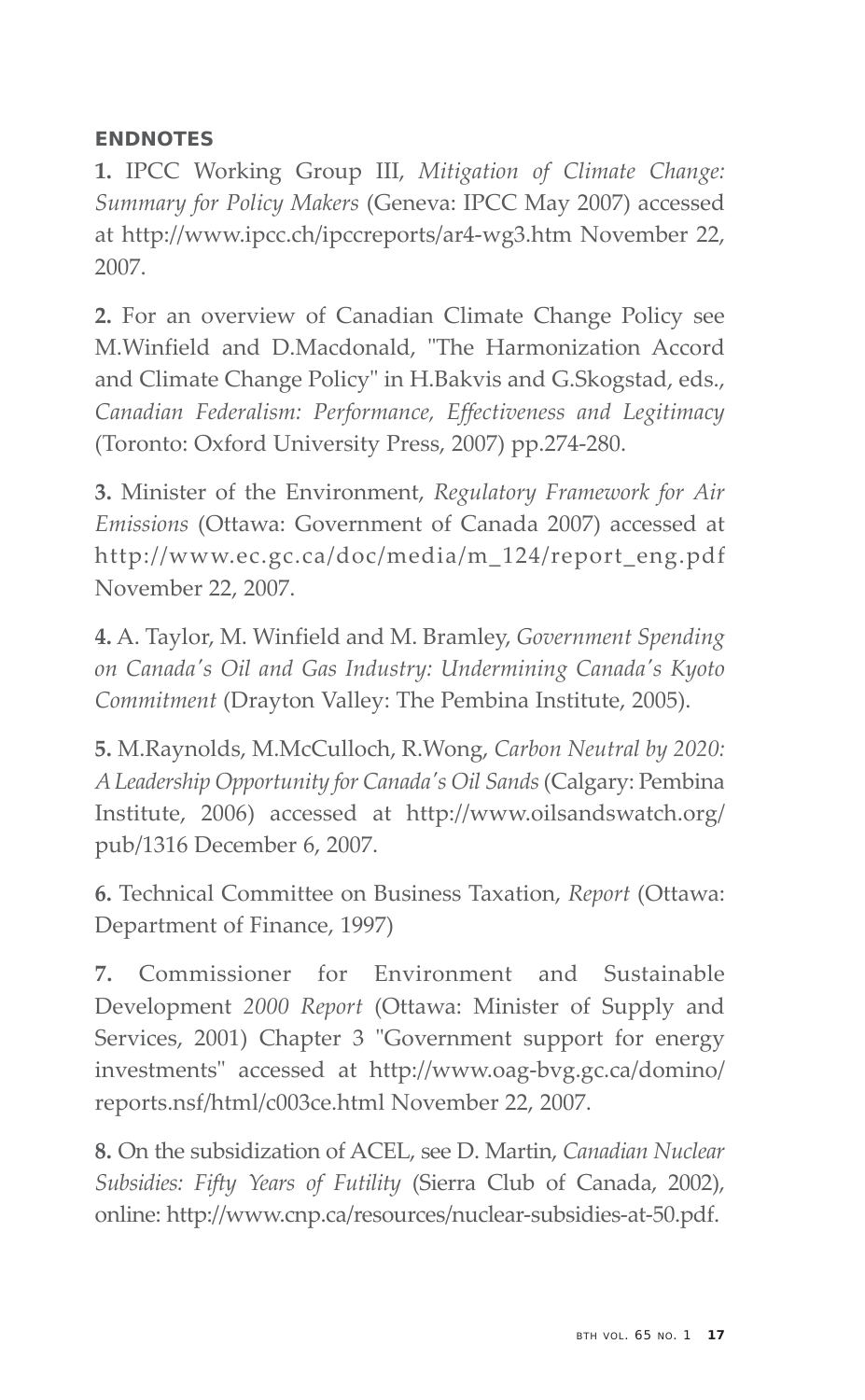**9.** G.Horlick and C.Schuchhardt and H.Mann, *NAFTA Provisions and the Electricity Sector* (Montreal: North American Commission for Environmental Cooperation, 2002), accessed at http://www.cec.org/files/PDF//nfta5-final-e2.pdf November 22, 2007.

**10.** B. Doern and M.Gattinger, *Power Switch: Energy Regulatory Governance in the Twenty-First Century* (Toronto: University of Toronto Press, 2003) (see, in particular, chapter 4 'The National Energy Board').

**11.** See, for example, Council of Energy Ministers, *Moving Forward on Energy Efficiency for Canada: A Foundation for Action* (September 2007), online, http://www.nrcanrncan.gc.ca/com/resoress/publications/cemcme/cemcmeeng.pdf.

**12.** See generally, Winfield and Macdonald, "The Harmonization Accord and Climate Change Policy" pp.274-280.

**13.** M. Bramley, *Comparison of Current Government Action on Climate Change in the U.S. and Canada* (Ottawa: Pembina Institute 2002).

**14.** Environment Canada, *National Inventory Report: Greenhouse Gas Sources and Sinks in Canada, 1995-2005* (Ottawa: Environment Canada, 2007).

**15.** Natural Resources Canada, *Energy Use Data Handbook Tables* (Canada), online, http://oee.nrcan.gc.ca/corporate/statistics/ neud/dpa/handbook\_tables.cfm.

**16.** Environment Canada, *National Inventory Report*.

**17.** Environment Canada, *National Inventory Report..* Methane is a GHG twenty-one times more potent that carbon dioxide.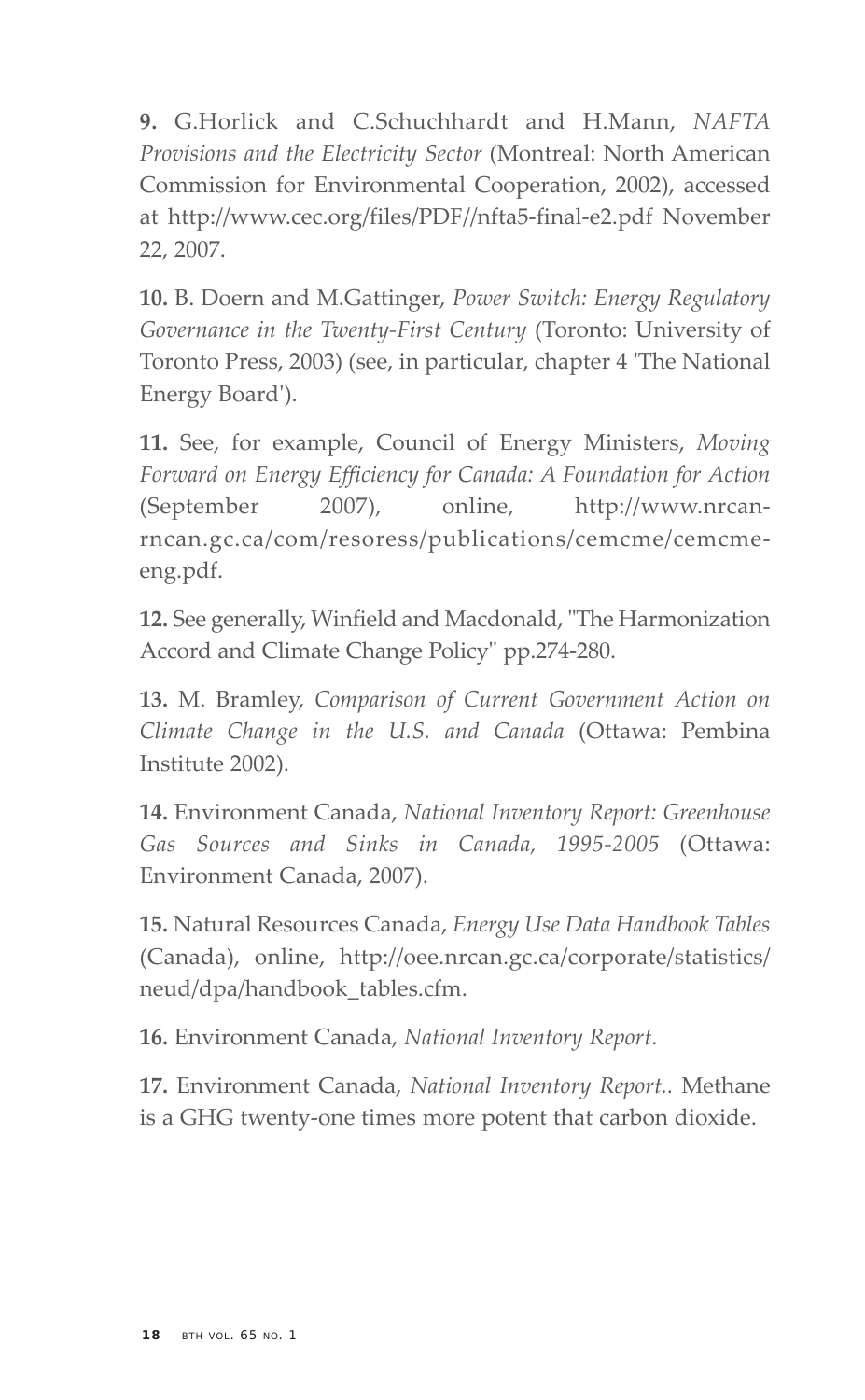**18.** Alison Bailie, Karen Campbell, Matt Horne, Alison Jamison, Ian Picketts, Josha MacNab, and Rich Wong *Mind the Gap: A Blueprint for Climate Action in British Columbia* (Vancouver: The Pembina Institute, 2007) accessed at http://www.pembina.org/ pub/1550 November 22, 2007.

**19.** Sidhartha Banerjee, 'Quebec's Carbon Tax Gets Green Light despite Fears about Who Will Have to Pay,' *Canadian Business* (20 September 2007) online, http://www.canadianbusiness.com/ markets/headline\_news/article.jsp?content=b093008A.

**20.** For a critique of recent Ontario electricity policies and their environmental and economic risks and impacts see www.renewableisdoable.org.

**21.** Environment Canada, *National Inventory Report.*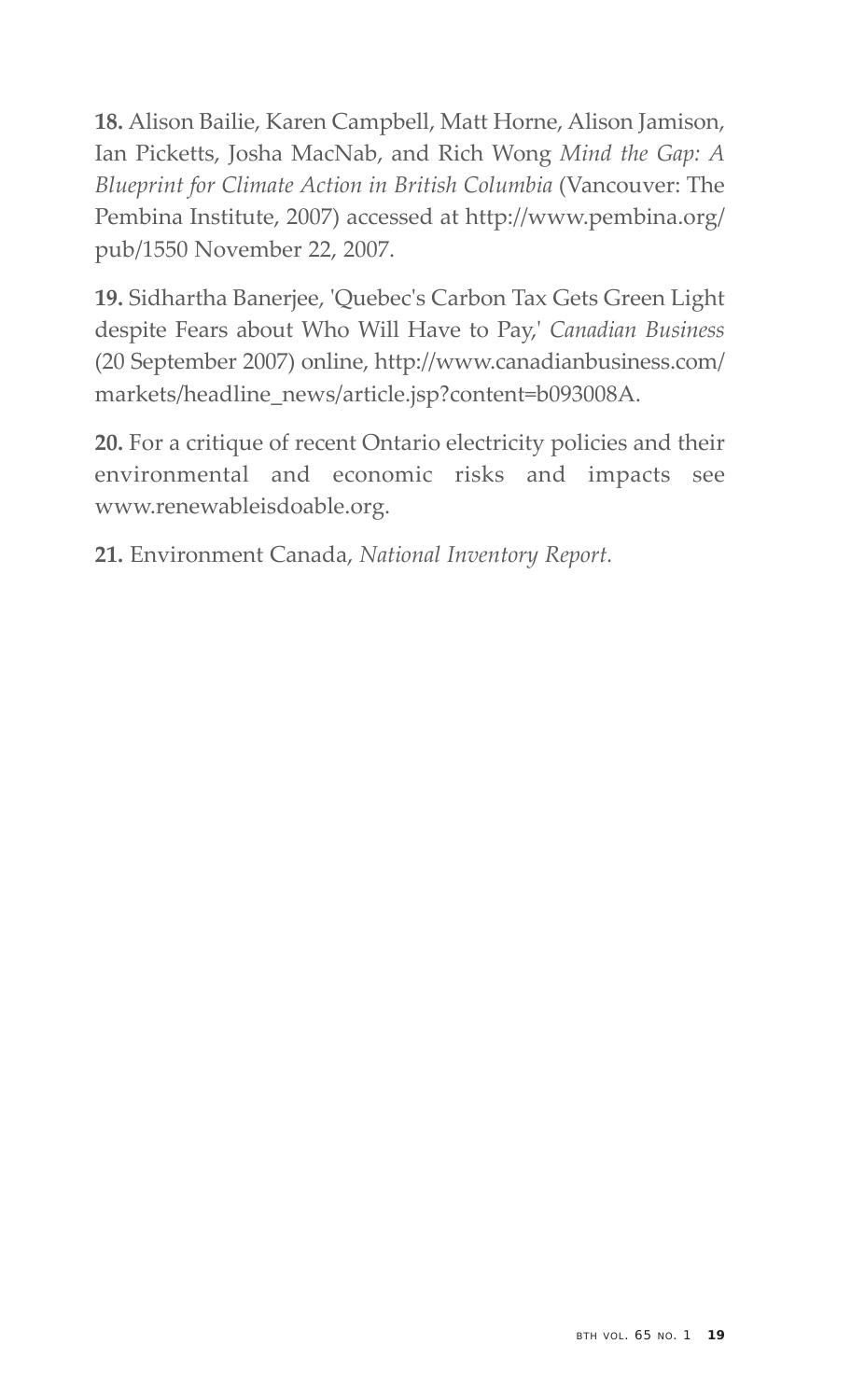# **CANADA AND THE BALI ROADMAP**

#### **MATTHEW BRAMLEY**

*The recent UN climate conference in Bali concluded with governments adopting the "Bali Roadmap" - a mandate for negotiating, by the end of 2009, a new global agreement to combat climate change after 2012. But confidence in the environmental effectiveness of the agreement to be negotiated is undermined by the vagueness of the Roadmap text relating to the U.S. and developing countries. The Bali Roadmap does include a call for an aggregate reduction in industrialized countries' emissions to 25-40% below the 1990 level by 2020, in line with climate science. But Canada's domestic targets and policies fall woefully short of this standard and will need to be dramatically strengthened for Canada to play a responsible part in the Bali Roadmap negotiations.* 

*La récente conférence de l'ONU sur le climat a pris fin avec l'adoption par les gouvernements de la " feuille de route de Bali ", mandant la négociation, d'ici à la fin de 2009, d'un nouvel accord mondial visant à combattre le changement climatique après 2012. Mais la confiance en l'efficacité environnementale de l'accord à négocier est sapée par l'imprécision du texte de la feuille de route en ce qui a trait aux É-U et aux pays en développement. La feuille de*

Matthew Bramley has been Director of the Pembina Institute's Climate Change Program since 2001. The author of numerous reports and articles on climate policy, he is one of Canada's best known advocates for stronger government policies to address climate change. Dr. Bramley attended the Bali meetings.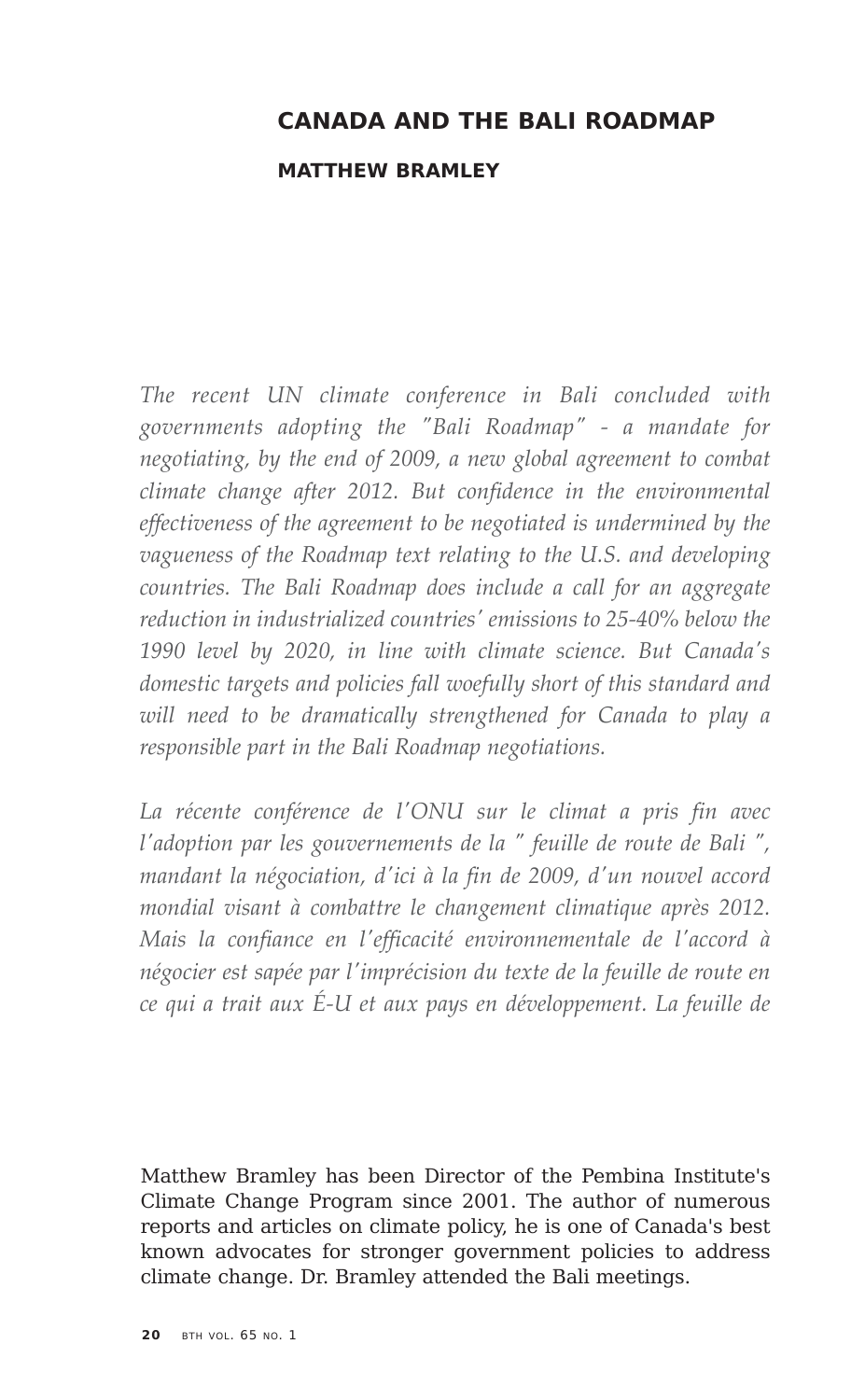*route de Bali appelle bien à réduire d'ici à 2020 les émissions combinées des pays industrialisés jusqu'à 25 à 40 % sous le niveau de 1990, comme le souhaitent les climatologues, mais les objectifs et politiques nationaux canadiens sont terriblement loin de cette norme et devront être considérablement renforcés si le Canada veut jouer un rôle responsable dans les négociations de la feuille de route de Bali.*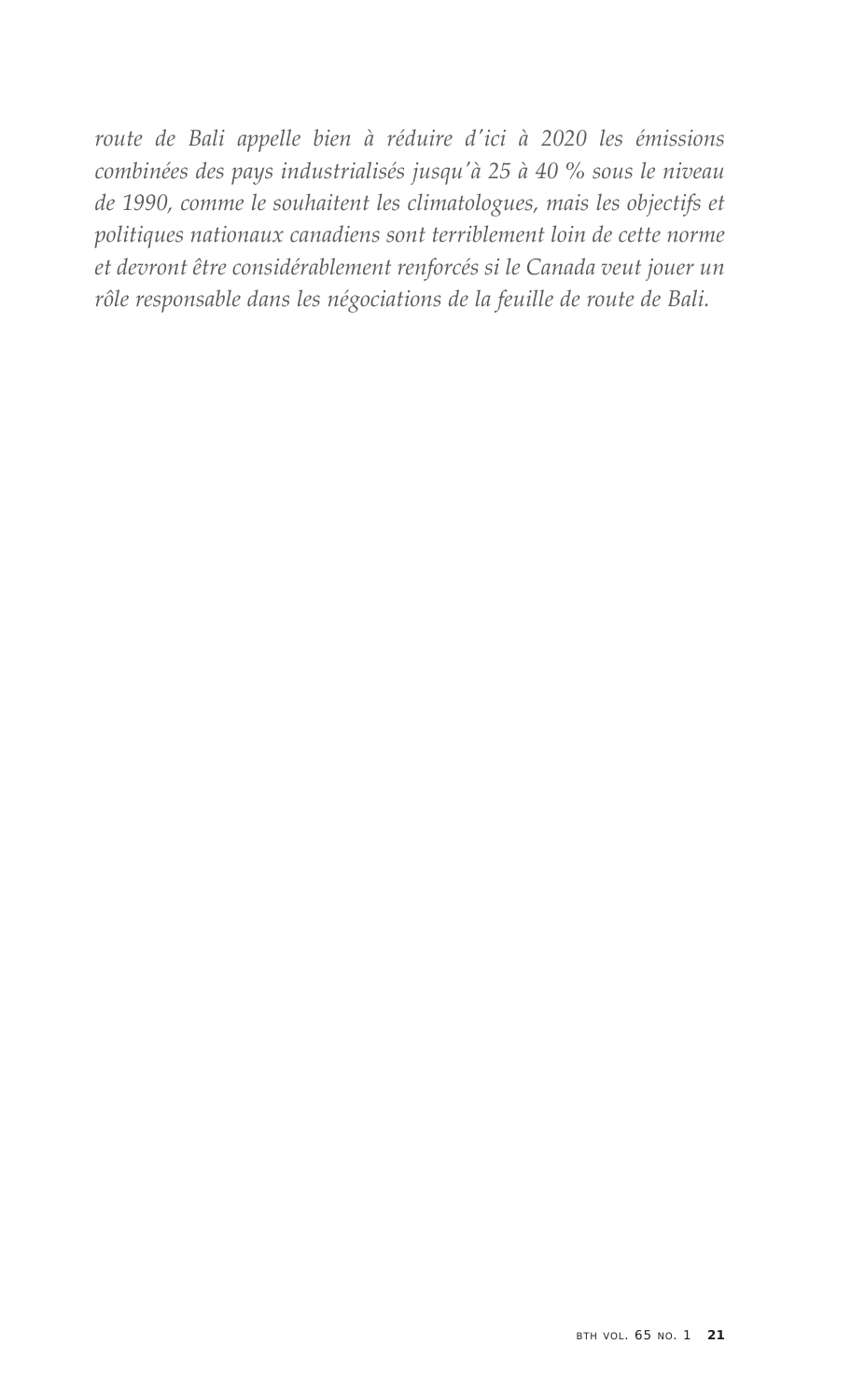The annual UN climate conference held in December 2007 in Bali, Indonesia, was arguably of unprecedented importance for our environmental future. The recent Fourth Assessment Report of the Intergovernmental Panel on Climate Change (IPCC) provides an unmistakably clear analysis of the cuts in greenhouse gas (GHG) emissions needed to prevent unacceptable impacts on people, economies and ecosystems. Labelling climate change "the biggest challenge to humanity in the twenty-first century,"1 UN Secretary-General Ban Ki-moon called for an unprecedented response from the world's governments in Bali: "I need a political answer. This is an emergency and for emergency situations we need emergency action."2

# **WHAT BALI NEEDED TO DELIVER**

Governments were called upon in Bali to launch negotiations for a new global agreement to combat climate change after 2012, when the first phase of the Kyoto Protocol expires. The challenge was, first, to launch a credible process, capable of delivering the post-2012 agreement by the end of 2009 (a later date would not likely allow enough time for the agreement to receive enough ratifications to enter into legal force before 2013). To provide sufficient confidence regarding environmental effectiveness, it was also essential that the Bali negotiating mandate specify overall emission reduction numbers in line with the science, and key building blocks of the post-2012 agreement. The most important of these are:

- Obligations to reduce absolute emission levels further for all countries that already have Kyoto targets for 2008-12,
- obligations of the same form and comparable level for the U.S., and
- adequate quantified emission-limiting actions by rapidly developing countries such as China and India, supported by new mechanisms and incentives.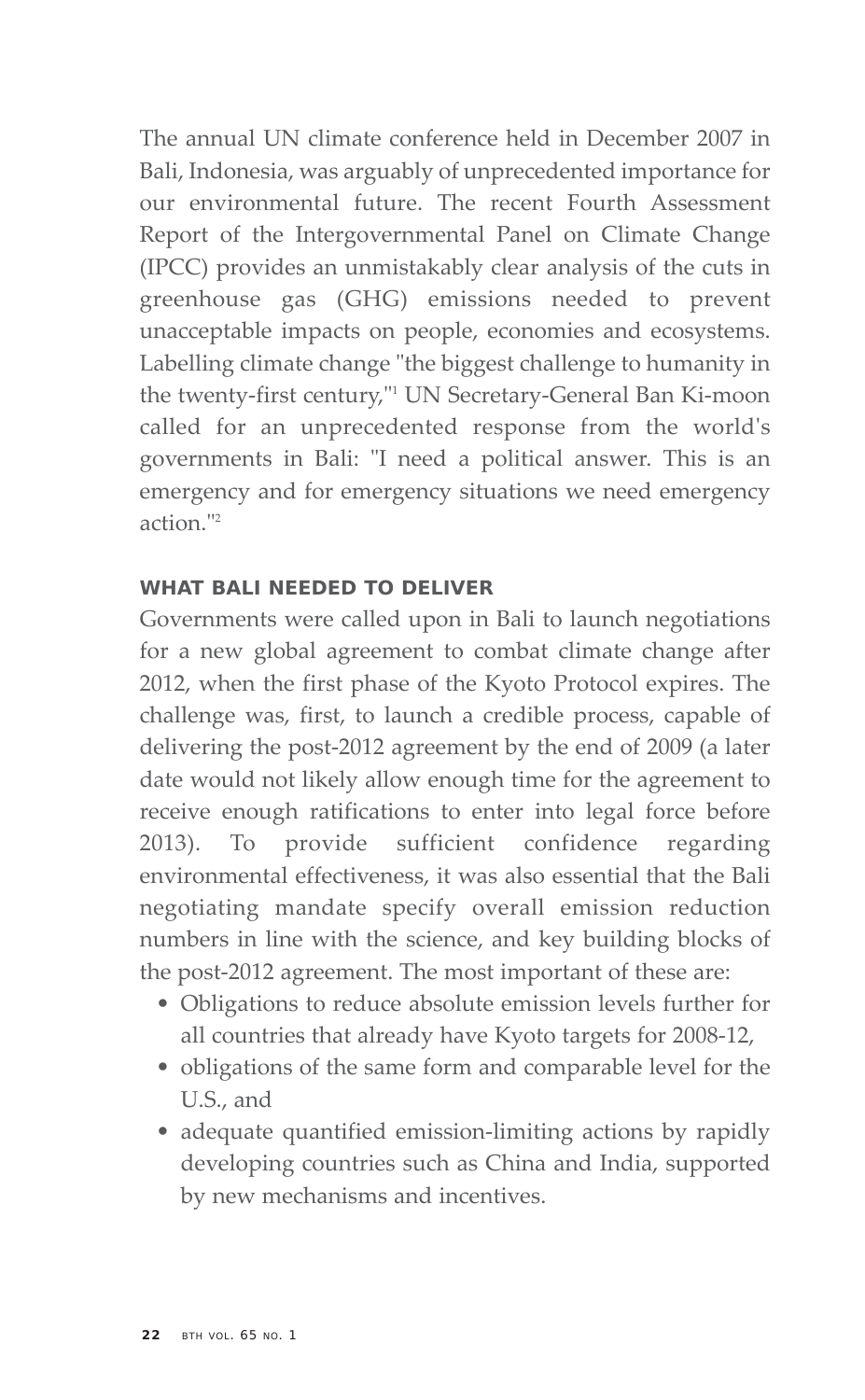The pressure on governments to deliver adequate results in Bali was at an all-time high. First, the scientific case for action is stronger, more urgent and more universally accepted than ever before. It is now widely accepted among governments and scientists that prevention of "dangerous" climate change will require the increase in average global surface temperature to be kept within 2°C of the pre-industrial level. For instance, the Bali Climate Declaration by Scientists<sup>3</sup> states that staying within 2°C must be "the prime goal" of the post-2012 global climate agreement. The IPCC has shown that to have a chance of this,

- global emissions of carbon dioxide (the most important long-lived GHG) must peak by no later than 2015, and then be reduced to about 43-83% below the 1990 level by 20504,5 and
- industrialized countries' GHG emissions must fall to 25- 40% below the 1990 level by 2020 and to 80-95% below the 1990 level by 2050, if they are to make a fair contribution to the necessary cuts in global emissions.<sup>6,7</sup>

Public and political pressure on governments in Bali was also at unprecedented levels. The past two years have seen leaps in public concern about climate change and in its political importance. The Nobel Peace Prize for 2007 shared by Al Gore and the IPCC recognizes their major contributions to this development. Citizens are increasingly alarmed by extreme events such as Hurricane Katrina (2005) or the stunning melting of the Arctic in 2007, when the average area of sea-ice shrank to 23% below the previous record low.<sup>8</sup> Economic objections to deep cuts in GHG emissions were refuted in the authoritative 2006 review by Sir Nicholas Stern, Head of the UK Government's Economic Service, who concluded that the cost of making deep GHG reductions is likely much less than the cost of climate impacts resulting from a failure to make such reductions.<sup>9</sup>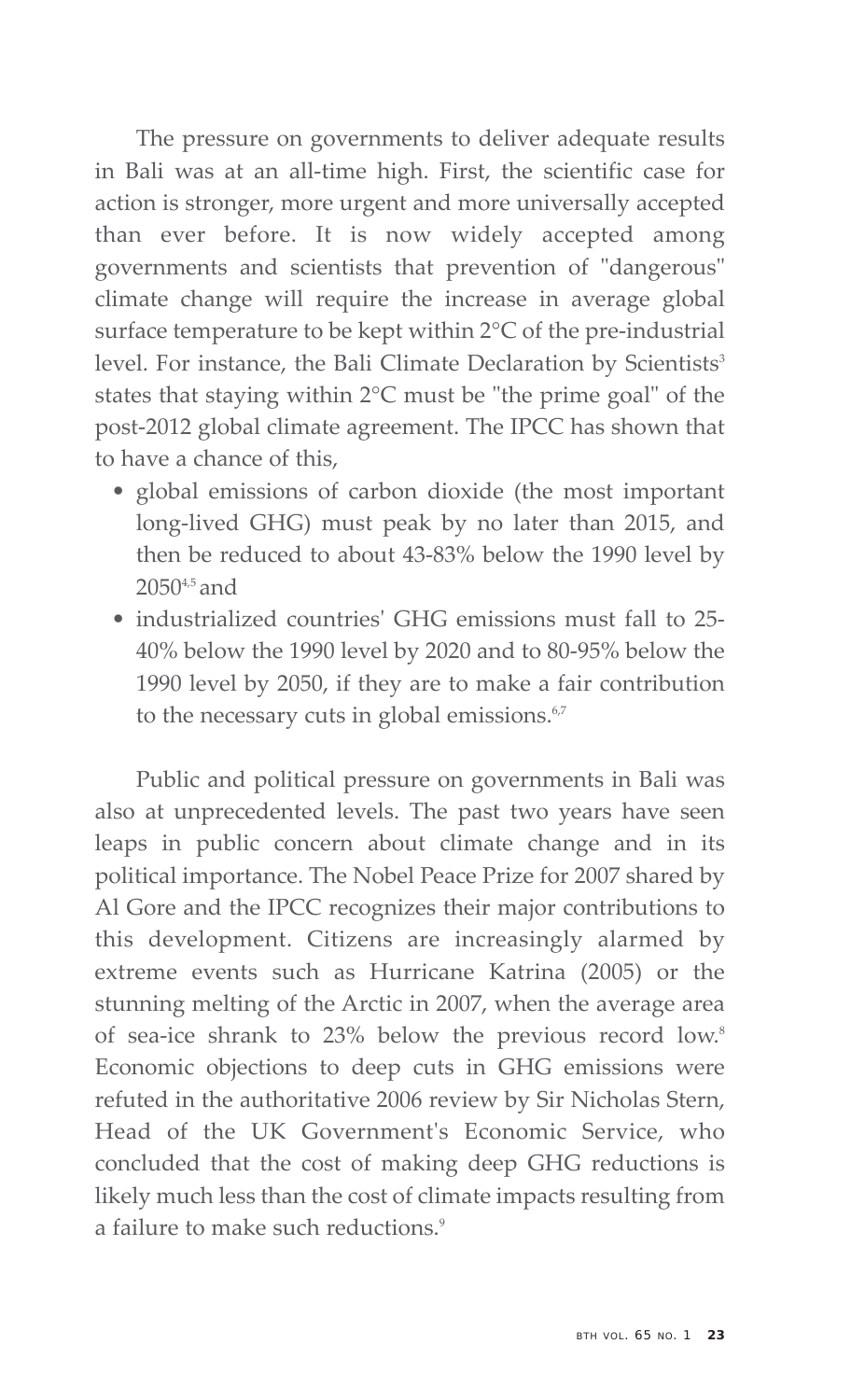# **OBSTACLES TO AGREEMENT**

It is generally accepted that reductions of GHG emissions need to be negotiated globally, because a few countries taking unilateral action could face significant local costs without achieving significant global benefits. And a negotiation among only the largest emitting countries would be unlikely to reflect the interests of those most vulnerable to climate impacts, such as small island states and least-developed countries. It is also important to note that global climate agreements are constrained by the need to adopt them by consensus, because sovereign states cannot be forced to take action to cut emissions under international law.

A major obstacle, therefore, to agreeing an adequate negotiating mandate in Bali was the continued resistance of the government of the U.S., the world's largest emitter of GHGs, to effective action on climate change. The Bush administration now no longer denies the reality of human-caused climate change, and has accepted that the UN is the appropriate forum for negotiating a global response.<sup>10</sup> But it continues to refuse to quantify necessary GHG emission reductions, even for global emissions, and does not accept that the U.S. needs a target, binding or otherwise, for its national emissions.

Another key obstacle to overcome in Bali—closely linked to the one just discussed—was developing countries' fear of a post-2012 agreement that would make unfair demands on them relative to developed countries. Even a rapidly developing country such as China has per-capita levels of both GHG emissions and GDP roughly five times lower than those of Canada. Also, some industrialized countries including Canada and the U.S. have, to date, utterly failed to show the leadership in reducing GHG emissions for which they accepted responsibility in the UN Framework Convention on Climate Change (UNFCCC), negotiated in 1992. The environmental community, the EU and others therefore believe that countries such as China and India cannot, in the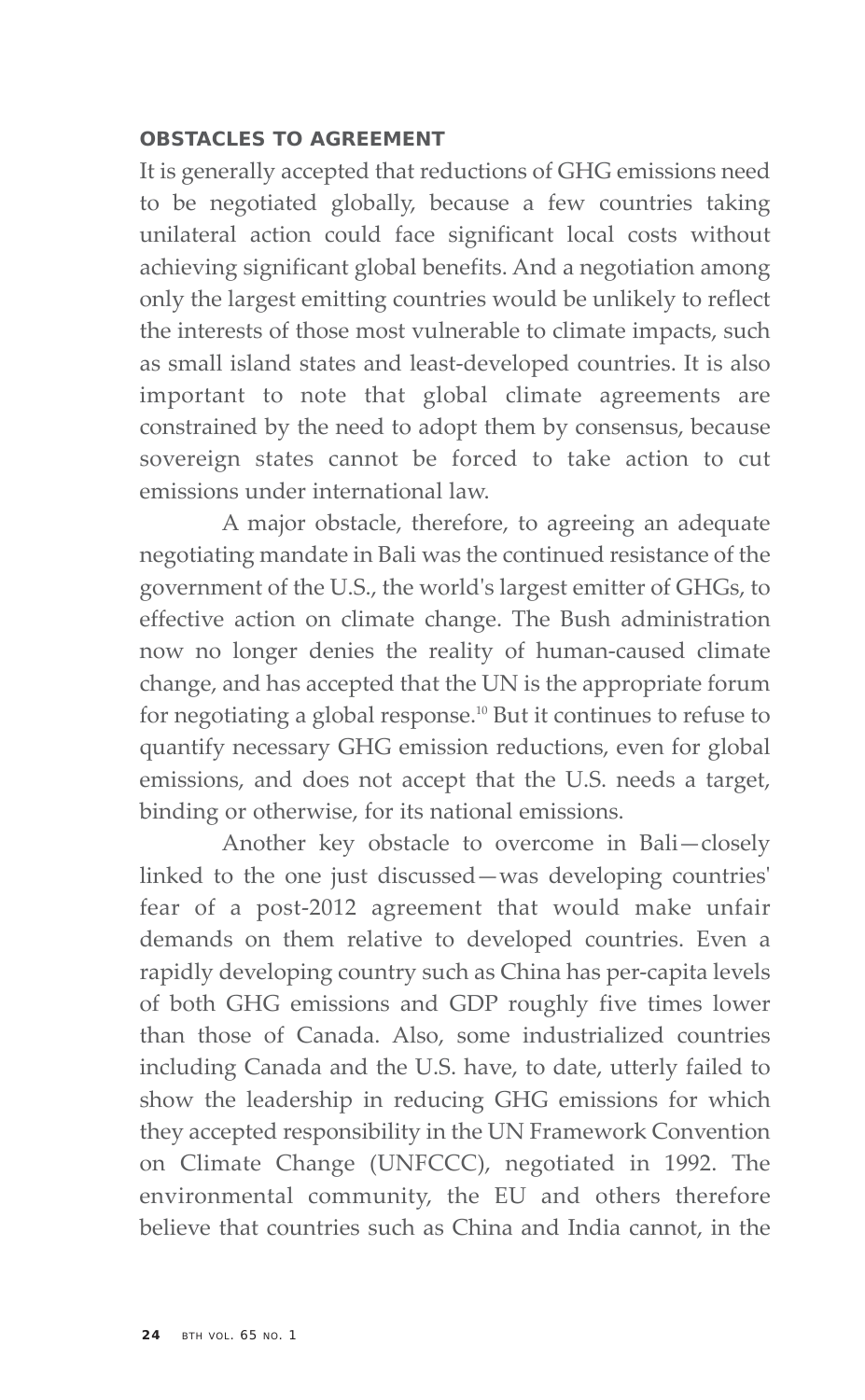immediate post-2012 period, be subject to the same absolute emission reduction targets that are appropriate and necessary for industrialized countries. Rapidly developing nations do, however, need to commit to quantified actions that significantly slow their emissions growth, supported by appropriate incentives.<sup>11</sup>

Unfortunately, in Bali the Government of Canada aligned itself closely with the U.S., Japan and Russia by opposing a quantification of overall levels of emission reductions in line with the IPCC's scientific analysis, outlined above. Canada also arrived in Bali insisting that "all large emitters," a category including major developing countries, must take on "absolute binding emission reduction targets."<sup>12</sup> Canada was alone in adopting this position, which was a very antagonistic way to respond to the unprecedented statements made in Bali by China, Brazil and South Africa signalling an openness to taking on new commitments post-2012. The present federal government's rejection of its existing obligation under the Kyoto Protocol for 2008-12 also did not win Canada any friends in Bali.

Canada's attitude attracted some extraordinary public criticism. Rajendra Pachauri, Chairman of the Nobel Prizewinning IPCC, said of the Harper government: "This particular government has been a government of skeptics. They do not want to do anything on climate change."13 Yvo de Boer, Executive Secretary of the UNFCCC, complained that, "Canada is becoming a bargain discount version of Australia of old"14 (i.e., the Kyoto-rejecting Australia of former Prime Minister John Howard). More diplomatically, the German head of delegation, Karsten Sach, said that, "we Europeans don't see the Canadian position as constructive."15

# **THE BALI ROADMAP**

The Bali conference exceeded its schedule by a full day. Contrary to the usual UN practice of completing negotiations behind closed doors and then formally endorsing finalized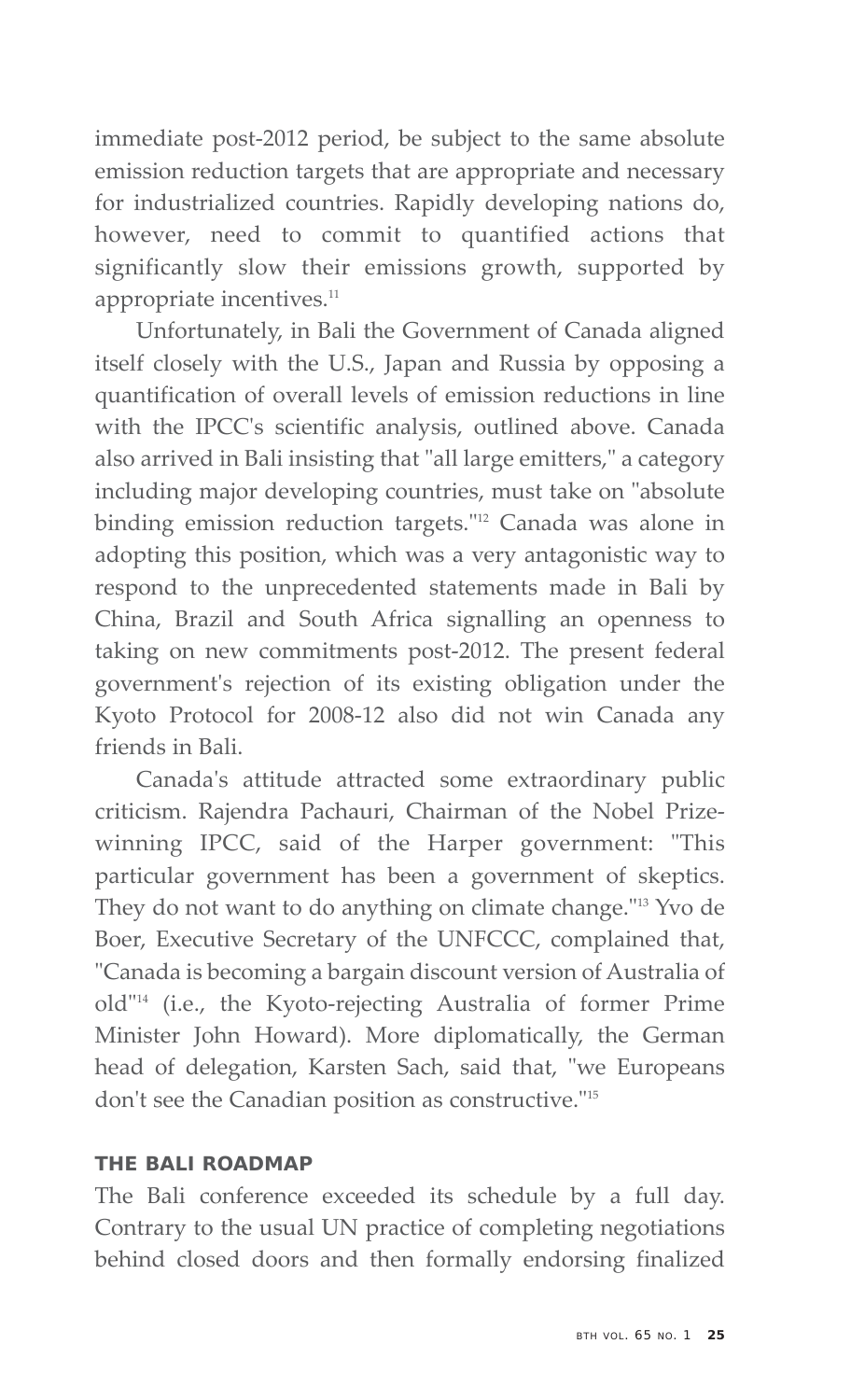consensus texts in plenary sessions, incomplete texts were brought to plenary for public and at times dramatic negotiation. By the end of the day, governments had adopted two key texts that jointly comprise the "Bali Roadmap" - a mandate for negotiating the post-2012 global climate agreement, by the end of 2009, on two separate tracks:

- Under the Kyoto Protocol, the work of an existing Ad Hoc Working Group on Further Commitments for Annex I Parties (industrialized countries) has been reinforced and given a clear end date of December 2009 (at the annual UN climate conference to take place in Copenhagen). The text includes a strong political commitment to an aggregate reduction in industrialized countries' emissions to 25-40% below the 1990 level by 2020 in a second phase of Kyoto, in line with the IPCC's analysis of what is needed to have a chance of avoiding 2°C of global warming above the preindustrial level. However, the U.S. has not signed up to this text because it is not a party to the Kyoto Protocol.
- Under the UNFCCC, countries decided to create a new Ad Hoc Working Group, also to complete its work in time for the Copenhagen conference in December 2009. The decision text recognizes the need for "deep cuts in global emissions" but fails to specify levels or timing (although footnotes do refer to pages of the IPCC's Fourth Assessment Report that discuss such numbers). A paragraph applying to U.S. "commitments or actions" is very vague, but does include absolute emission reduction targets as an option, and refers to "ensuring the comparability" of the efforts of the U.S. and other developed countries. The paragraph relating to developing country "actions" is also very vague, but includes the words "measurable, reportable and verifiable." (The U.S.'s insistence on weak text for itself undoubtedly contributed to the weakness of the text for developing countries.) The decision text also contains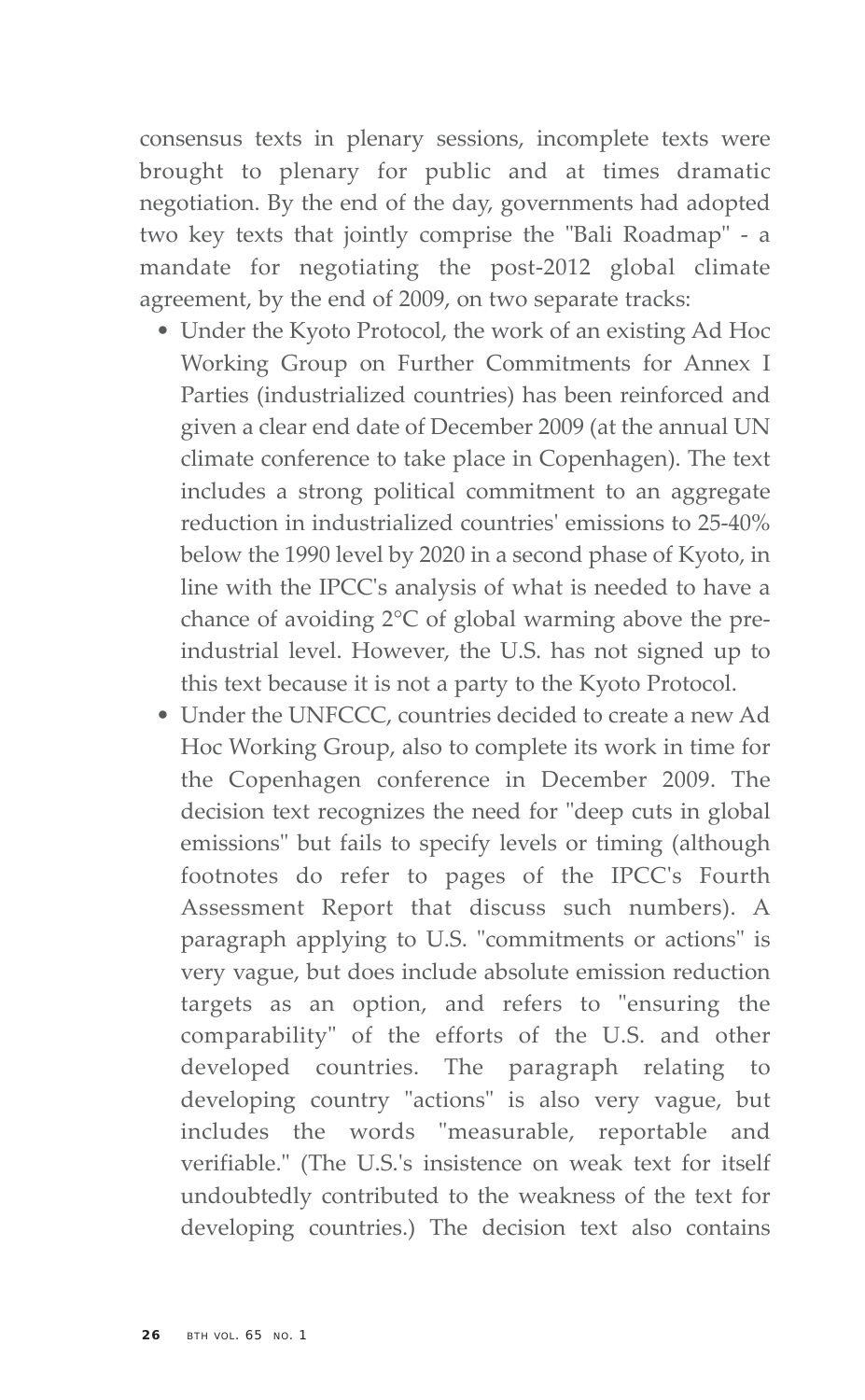important sections on adaptation to climate change, technology transfer, financing, and reducing GHG emissions from tropical deforestation—all critical elements of an effective global climate agreement.

The Bali conference therefore met its objective of launching negotiations with a 2009 end date, but confidence in the environmental effectiveness of the agreement to be negotiated is undermined by the vagueness of one of the two negotiating tracks. It also remains to be seen how these tracks will be linked before the end of the negotiations. The attitude of the next U.S. administration, whose identity will be known in time for the next annual UN climate conference, to be held in Poznan in December 2008, will be critical. To a large degree, the world is still waiting for the Bush administration to get out of the way in order to tackle climate change with the urgency and ambition called for by the science.

Under the Bali Roadmap, the calendar of UN climate talks will intensify during 2008, with four sessions of intergovernmental negotiations instead of the usual two. The Bush administration continues to push its own initiative of meetings of "Major Economies" on climate change, with the next one scheduled for January 30-31 in Honolulu. And climate change will once again top the agenda of the annual summit of G8 heads of government (July 7-9, Hokkaido, Japan).

# **WHAT CANADA NEEDS TO DO NOW**

In his plenary speech towards the end of the Bali conference, Environment Minister John Baird suggested a more constructive attitude by Canada to the achievement of an ambitious and fair post-2012 global climate agreement. Minister Baird not only accepted the key UNFCCC principle of "common but differentiated responsibilities," signalling a more conciliatory attitude to developing countries, but also stated that the post-2012 agreement must be "driven by the science."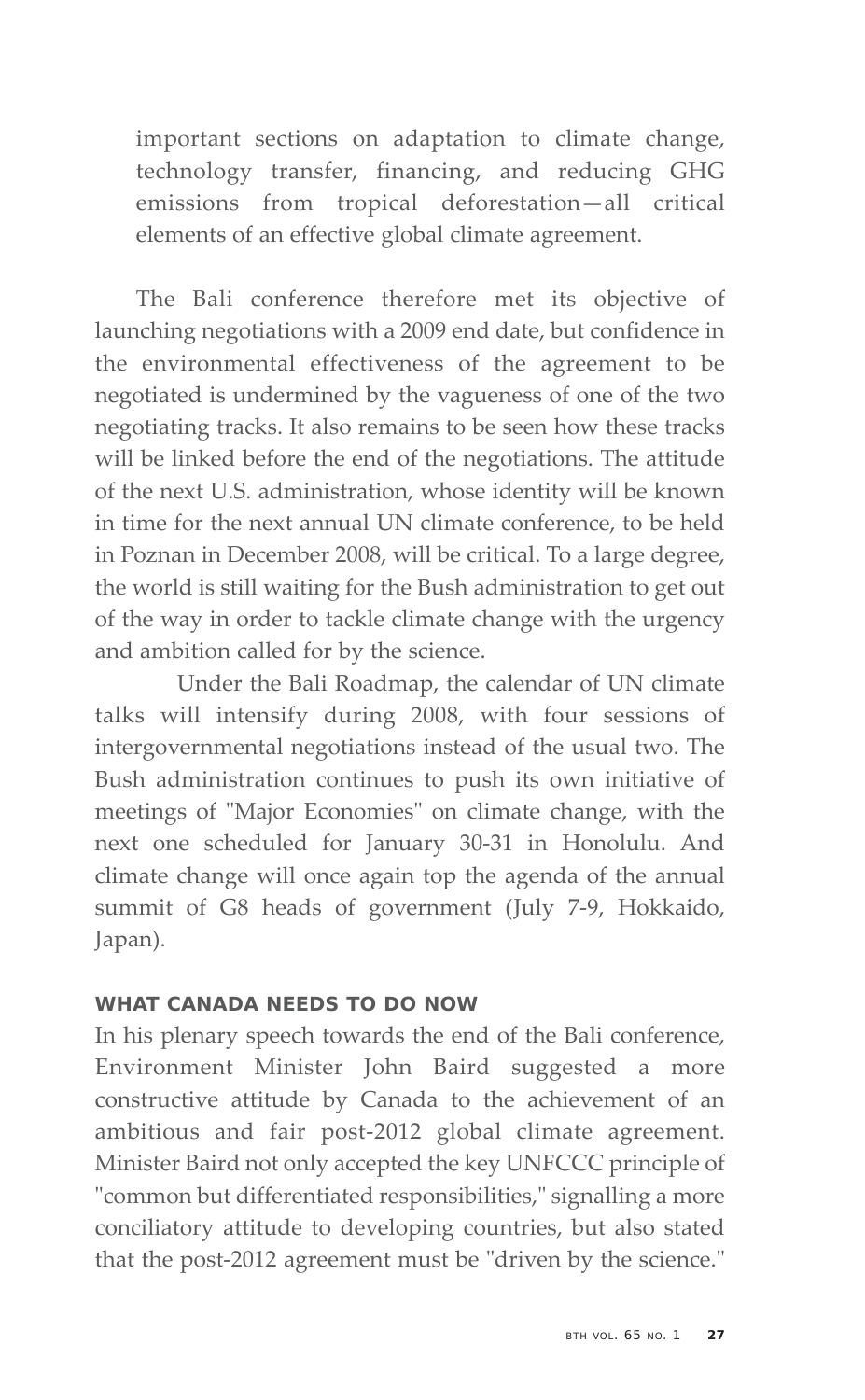When it found itself virtually isolated, Canada did finally accept the Bali Roadmap text calling for an aggregate reduction in industrialized countries' emissions to 25-40% below the 1990 level by 2020, in line with the science.

But Canada's domestic policy falls woefully short of this standard. The federal government currently proposes to allow Canada's GHG emissions to remain slightly above the 1990 level in 2020.<sup>16</sup> Even taking into account national circumstances, there is no credible way to construe this target as a fair contribution by Canada to the effort needed by industrialized countries as a whole. Worse, several independent evaluations of the government's current policies have found that they are far too weak to meet even this inadequate target. For example, a modelling analysis by Mark Jaccard, a leading Canadian climate policy economist, concluded that current policies will result in Canada's GHG emissions remaining indefinitely above the current level, i.e., more than 25% above the 1990 level.<sup>17</sup>

In her 2006 report, the Commissioner of the Environment and Sustainable Development called on the federal government to "clearly state how it intends to reconcile the need to reduce greenhouse gas emissions against expected growth in the oil and gas sector," and to undertake a "a massive scale up of efforts" to cut GHG emissions.<sup>18</sup> That will require a substantial strengthening of our national GHG targets including the possibility of meeting them in part by financing cost-effective emission reduction projects outside Canada and a dramatic strengthening of key policies, notably proposed regulations to constrain industrial GHG emissions (which make up half of the national total). Without these changes, it is very difficult to see how Canada can play a responsible part in the Bali Roadmap negotiations over the next two years.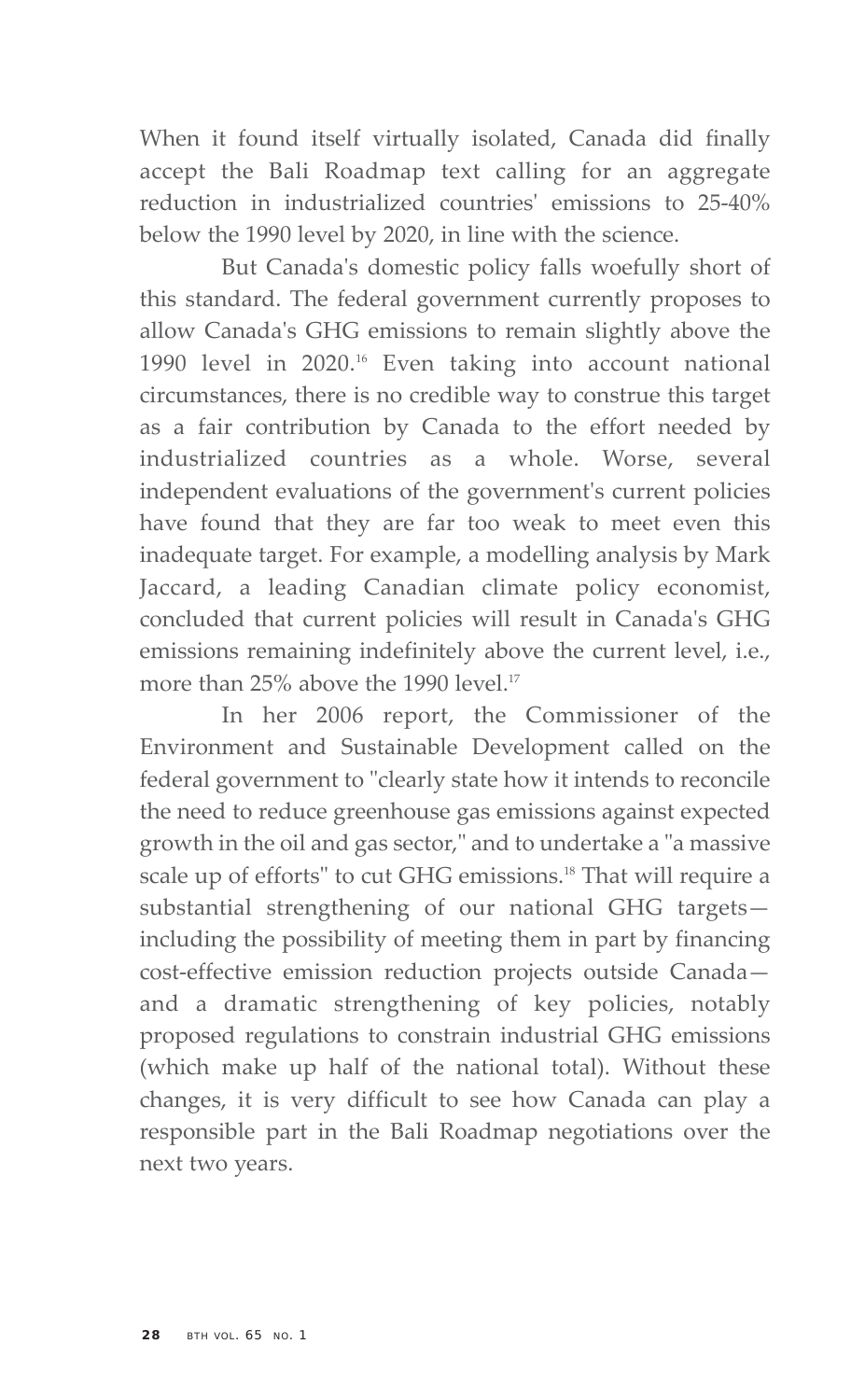# **ENDNOTES**

**1.** UN News Centre, "Opening remarks at joint press conference following high-level event on climate change," statement, September 24, 2007. Also available online at http://www.un.org/ apps/news/infocus/sgspeeches/statments\_full.asp?statID=124.

**2.** Juan Jose Lagorio, "UN's Ban Says Global Warming Is "An Emergency", *Reuters*, November 11, 2007.

**3.** Available online at http://www.climate.unsw.edu.au/bali/.

**4.** Intergovernmental Panel on Climate Change, "Summary for Policymakers," in Metz et al., eds, *Climate change 2007: Mitigation. Contribution of Working group III to the Fourth Assessment Report of the Intergovernmental Panel on Climate Change* (Cambridge, United Kingdom and New York, NY, USA: Cambridge University Press, 2007), 23. Also available online at http://www.ipcc.ch.

**5.** The IPCC concluded that an emissions reduction of 50-85% below the 2000 level by 2050 is needed to limit equilibrium warming to 2.0-2.4°C, relative to the pre-industrial level. We have recalculated this reduction relative to the 1990 level, based on a 13.3% increase in global CO2 emissions (including international bunkers but not land-use change and forestry) between 1990 and 2000. This increase was calculated from the Climate Analysis Indicators Tool Version 4.0 (Washington, DC, USA: World Resources Institute, 2007), http://cait.wri.org.

**6.** Gupta et al., "Policies, Instruments and Co-operative Arrangements," in Metz et al., eds, *Climate change 2007: Mitigation. Contribution of Working group III to the Fourth Assessment Report of the Intergovernmental Panel on Climate Change* (Cambridge, United Kingdom and New York, NY, USA: Cambridge University Press, 2007), 776. Also available online at http://www.mnp.nl/ipcc/pages\_media/AR4 chapters.html.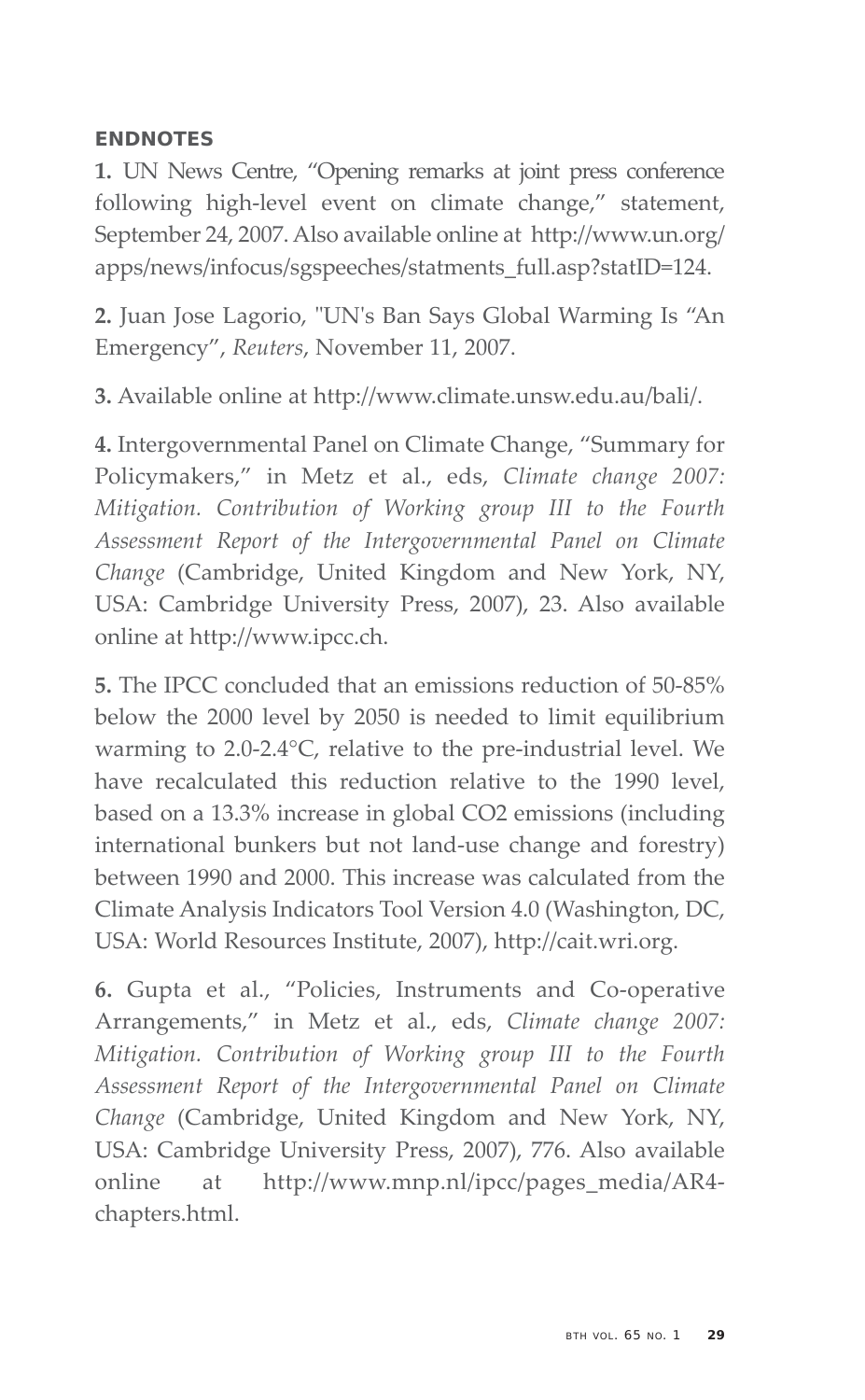**7.** These emission reductions are based on stabilizing the atmospheric GHG concentration at 450 parts per million CO2e, which corresponds to only about a 50% probability of respecting the 2°C limit.

**8.** National Snow and Ice Data Center, "Arctic Sea Ice Shatters All Previous Record Lows," news release, October 1, 2007. Available online at http://nsidc.org/news/press/2007\_seaiceminimum/ 20071001\_pressrelease.html.

**9.** Full information on the Stern Review is available online at http://www.hm-treasury.gov.uk/independent\_reviews/ stern review economics climate change/sternreview index.cfm.

**10.** See the 2007 G8 summit declaration, signed by the U.S.: Growth and Responsibility in the World Economy, Summit Declaration (7 June 2007), 15-16. Available online at http://www.g-8.de/Content/EN/Artikel/\_\_g8-summit/ anlagen/2007-06-07-gipfeldokument-wirtschaft-eng,templateId= raw,property=publicationFile.pdf/2007-06-07-gipfeldokumentwirtschaft-eng.

**11.** Analysis shows, however, that major developing countries' emissions will need to peak by 2020 to avoid 2°C of global warming above the pre-industrial level. See United Nations Development Programme, *Human Development Report 2007/2008* (Basingstoke, UK and New York, NY: Palgrave Macmillan, 2007), 48. Also available online at http://hdr.undp.org/en/reports/global/hdr2007-2008/.

**12.** John Baird, "Un effort planétaire," *La Presse*, December 6, 2007.

**13.** "Nobel climate panel chief raps Canada on carbon cuts," *AFP*, December 6, 2007. Also available online at http://afp.google.com/article/ALeqM5hjgJAYTz1867ZFCzP0IQ IDnFdDcA.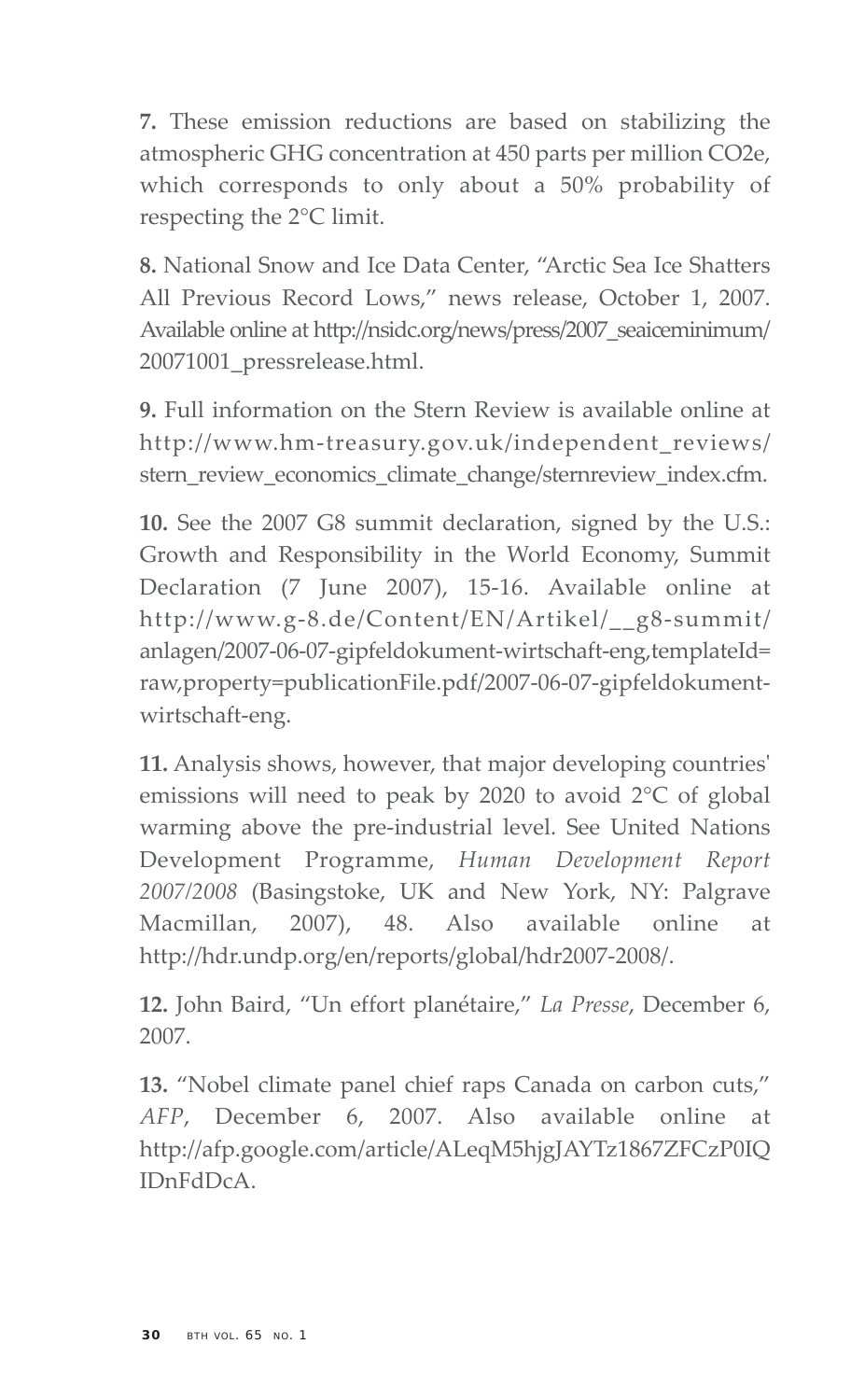**14.** Toby Heaps, "Blog: the view from Bali," thestar.com, http://www.thestar.com/article/282004#day4 (accessed January 16, 2008).

**15.** "Heiße Phase der Weltklimakonferenz beginnt," *dpa*, December 9, 2007. Also available online at http://www.freenet.de/ freenet/nachrichten/politik/200712/20071209\_e960b9f5f0a5946 b42247d55b4ef708c.html.

**16.** Matthew Bramley, *Analysis of the Government of Canada's April 2007 Greenhouse Gas Policy Announcement* (Drayton Valley, AB: The Pembina Institute, 2007), 3-4. Also available online at http://climate.pembina.org/pub/1464.

**17.** Mark Jaccard and Nic Rivers, *Estimating the Effects of the Canadian Government's 2006-2007 Greenhouse Gas Policies* (Toronto: C.D. Howe Institute, 2007), Figure 2. Also available online at http://www.cdhowe.org/pdf/ebrief\_46.pdf.

**18.** Commissioner of the Environment and Sustainable Development, *2006 Report* (Ottawa, ON: Office of the Auditor General of Canada, 2006), chapter 0. Also available online at http://www.oag-bvg.gc.ca/domino/reports.nsf/html/ c20060900ce.html.